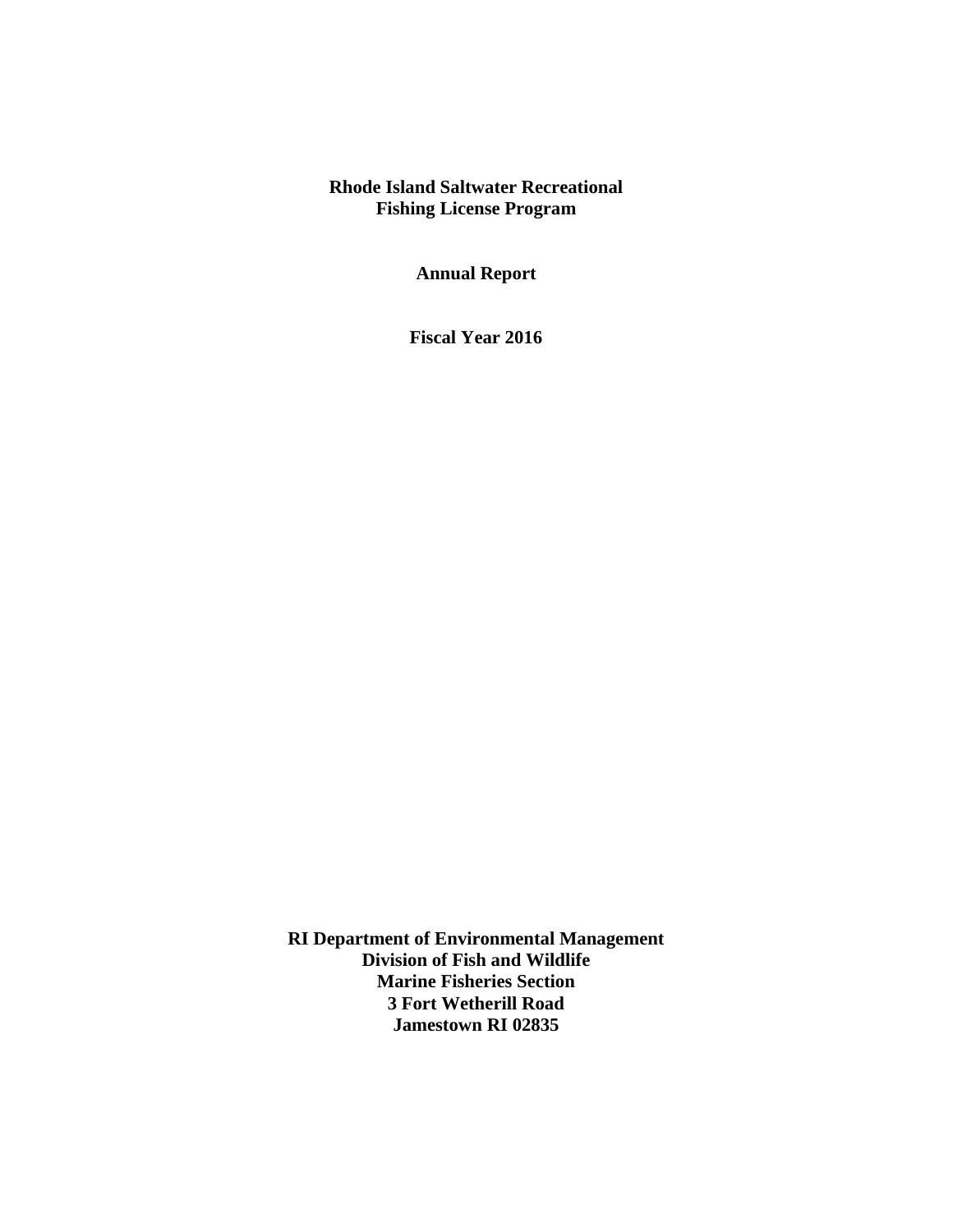# Table of Contents

- I. Purpose of Report
- II. Overview of License Program
	- **a.** Background
	- **b.** Status
	- **c.** Benefits
	- **d.** Implementation
	- **e.** Changes to Report Layout
	- **f.** Licenses Issued, Revenues Received: Fiscal Year 2011-2016
- III. Status of State-Based Fishing Assessments
- IV. Issues & Initiatives
	- **a.** Increasing the Number of Local Vendors
	- **b.** Developing Regulations for the License Program
	- **c.** Meeting with the Recreational Marine License Study Group
	- **d.** Allowing Volunteer Contributions to the Restricted Receipt Account
	- **e.** Streamlining the Online License Renewal Process
	- **f.** Compliance
- V. Fiscal Year 2016 Programmatic Budget
	- **a.** Preface
	- **b.** Expenditures
		- 1. Enhanced MRIP Data Collection
		- 2. Boating/Fishing Access I
		- 3. Boating/Fishing Access II
		- 4. Recreational Fisheries Management Support
		- 5. Stock Assessment Support
		- 6. Artificial Reef Support
		- 7. Public Education, Information, and Outreach
- VI. Looking ahead to Fiscal Year 2017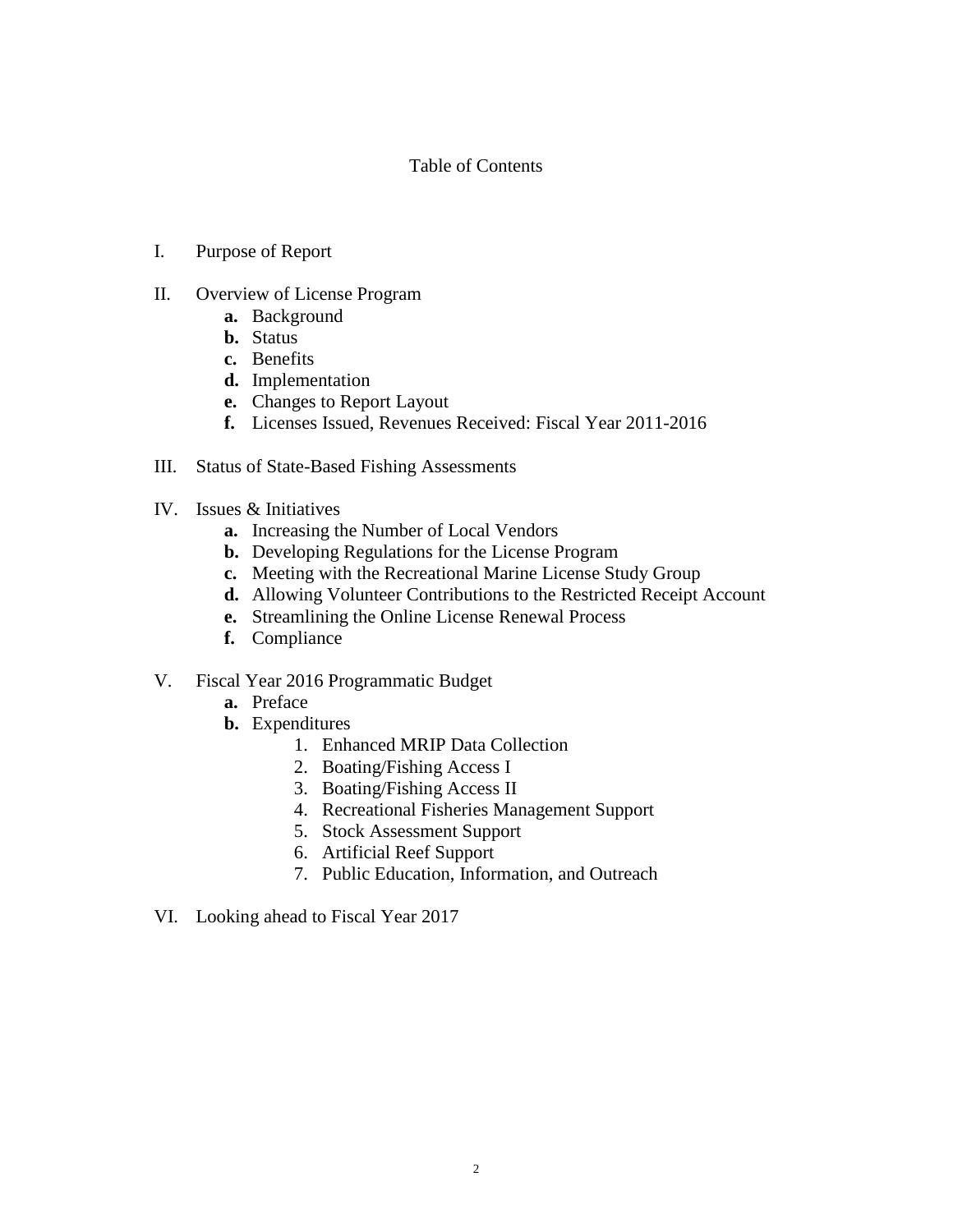# **I. Purpose of Report**

The purpose of this report is to fulfill the requirements set forth by Section 20- 2.2-10 of the Rhode Island General Laws. In accordance therewith, this report provides an overview of the Recreational Saltwater License Program for Rhode Island for FY16, offers a brief review of the status of state-based recreational fishing assessments, and sets forth the FY17 programmatic budget.

# **II. Overview of License Program**

# **a. Background**

The State of Rhode Island enacted legislation in January 2010 establishing a new Recreational Saltwater License Program for Rhode Island. The program has two primary purposes:

1) It provides a state-based alternative to federal saltwater angler registry requirements, which are administered by the National Marine Fisheries Service (NMFS) pursuant to the 2006 Amendments to the federal Magnuson-Stevens Fishery Conservation Act (section  $401(g)$ ) (hereinafter referred to as the "Magnuson Act Amendments").

2) It provides a source of state funding for programs and activities that benefit marine recreational fishing interests in Rhode Island.

The Magnuson Act Amendments mandate the establishment of a national registry program for all saltwater anglers, for use in conducting more accurate marine recreational fisheries statistical surveys; those surveys serve as the backbone of marine fisheries management programs for the recreational fishing sector. In December 2008, NMFS promulgated the final rule creating the registry, and also established an option for states to develop their own state-based licensing programs as an alternative, provided that the state programs meet federal criteria.

The RI license fees -- \$7/year for residents (under age 65), \$10/year for nonresidents, and \$5 for a 7-day license – are designed to both cover the administrative costs of the license program and provide additional support to programs and activities that serve the needs and interests of saltwater recreational fishermen in Rhode Island.

The statute establishing RI's Recreational Saltwater License Program – RIGL Chapter 20-2.2 – was shaped and supported by a Recreational Marine License Study Group, co-chaired by the R.I. Department of Environmental Management (hereinafter, the "Department") and the R.I. Saltwater Anglers' Association. The group included representatives from a variety of recreational fishing groups and interests from Rhode Island.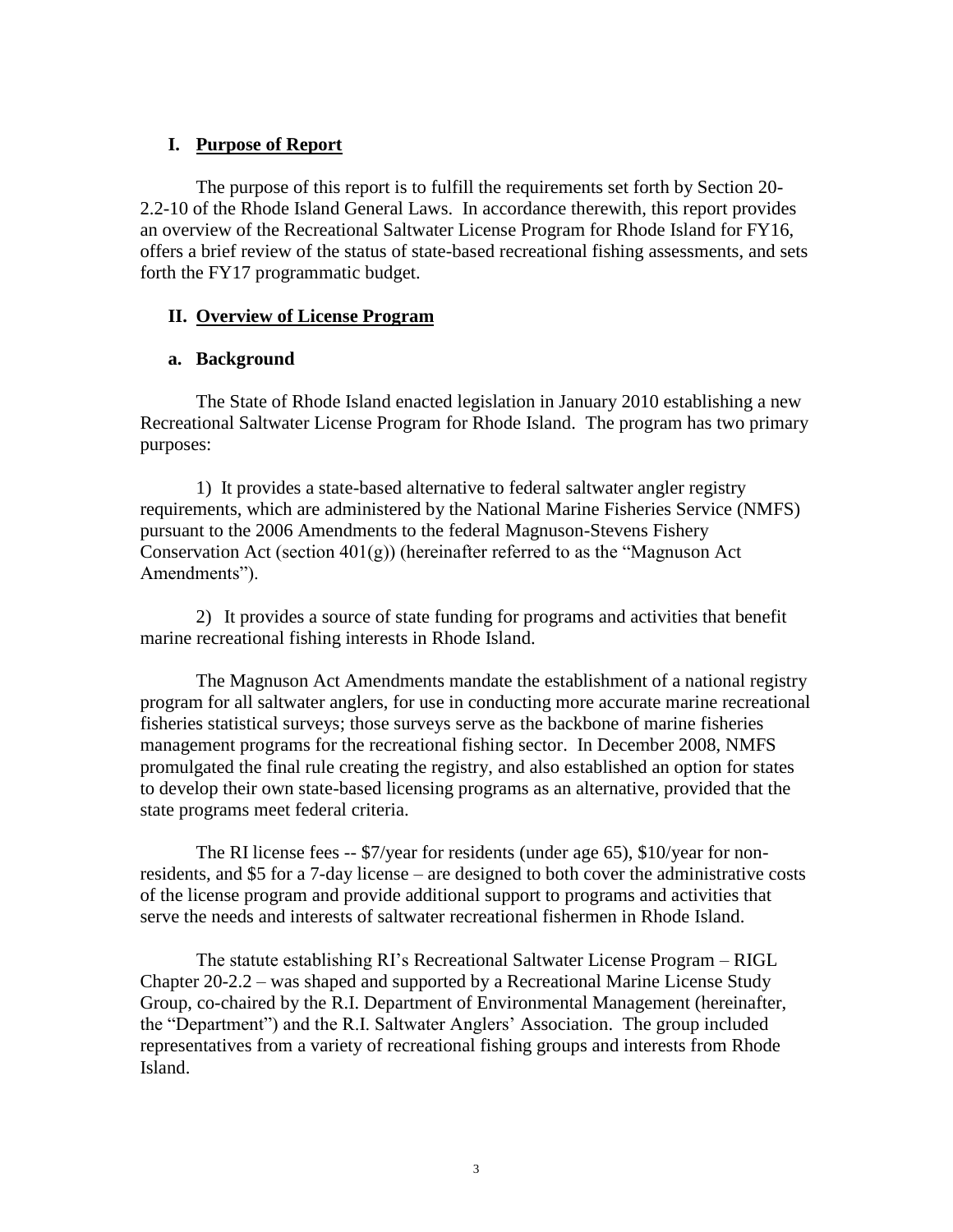The statute includes a section titled *Accountability and oversight* (RIGL Section 20-2.2-10). Pursuant to that section, the Department is charged with preparing an annual report that details the number of recreational saltwater licenses issued, the total amount of license fee revenue received, the expenditures made during the prior year from the license fee account, and how the Department plans to allocate and use the fee revenue during the next year. The report is also slated to include any additional, relevant information relating to the administration and enforcement of the licensing program, and the status of state-based recreational fishing assessments and stock assessments.

The statute calls upon the Department to submit the report to the Rhode Island Marine Fisheries Council, and for the Department and Council to then conduct one or more public meetings to solicit input from recreational fishermen and the general public. The Council is then tasked with preparing an addendum to the report, setting forth its opinion on whether the licensing program is meeting its intended purpose, and offering any recommendations for modifying the program. The report and addendum are then to be submitted to the Rhode Island General Assembly.

### **b. Status**

The Department's Division of Fish & Wildlife, Marine Fisheries Program (hereinafter, the "Division") developed the RI recreational saltwater license program early in 2010, and the program officially took effect on April 15, 2010.

As established by the statute, anyone wishing to recreationally fish or spearfish in the marine waters of Rhode Island must possess either a RI state fishing license, a state fishing license from a reciprocal state, or a federal registration. The requirement solely pertains to those harvesting, or attempting to harvest, finfish for non-commercial purposes. In 2012, regulations were amended to have the requirements also include those harvesting, or attempting to harvest, squid. Exemptions are provided for the following categories:

- Children under 16,
- Anglers fishing on licensed party or charter boats,
- RI residents who are blind or permanently disabled, and
- RI residents who are on leave from active military duty.

RI residents over the age of 65, and active military personnel stationed in RI, are eligible to obtain RI state licenses at no cost.

The new federal registry requirements also pertain to for-hire vessels, requiring that they either register federally or be subject to state-based licensing. Pursuant to a previously enacted state statute – RIGL section 20-2-27.1 – Rhode Island requires forhire vessels (charter and party boats carrying recreational fishermen) to obtain a RI party and charter boat license.

In the summer of 2010, the Division submitted the new RI recreational saltwater fishing license program, and the existing RI party and charter boat license program, to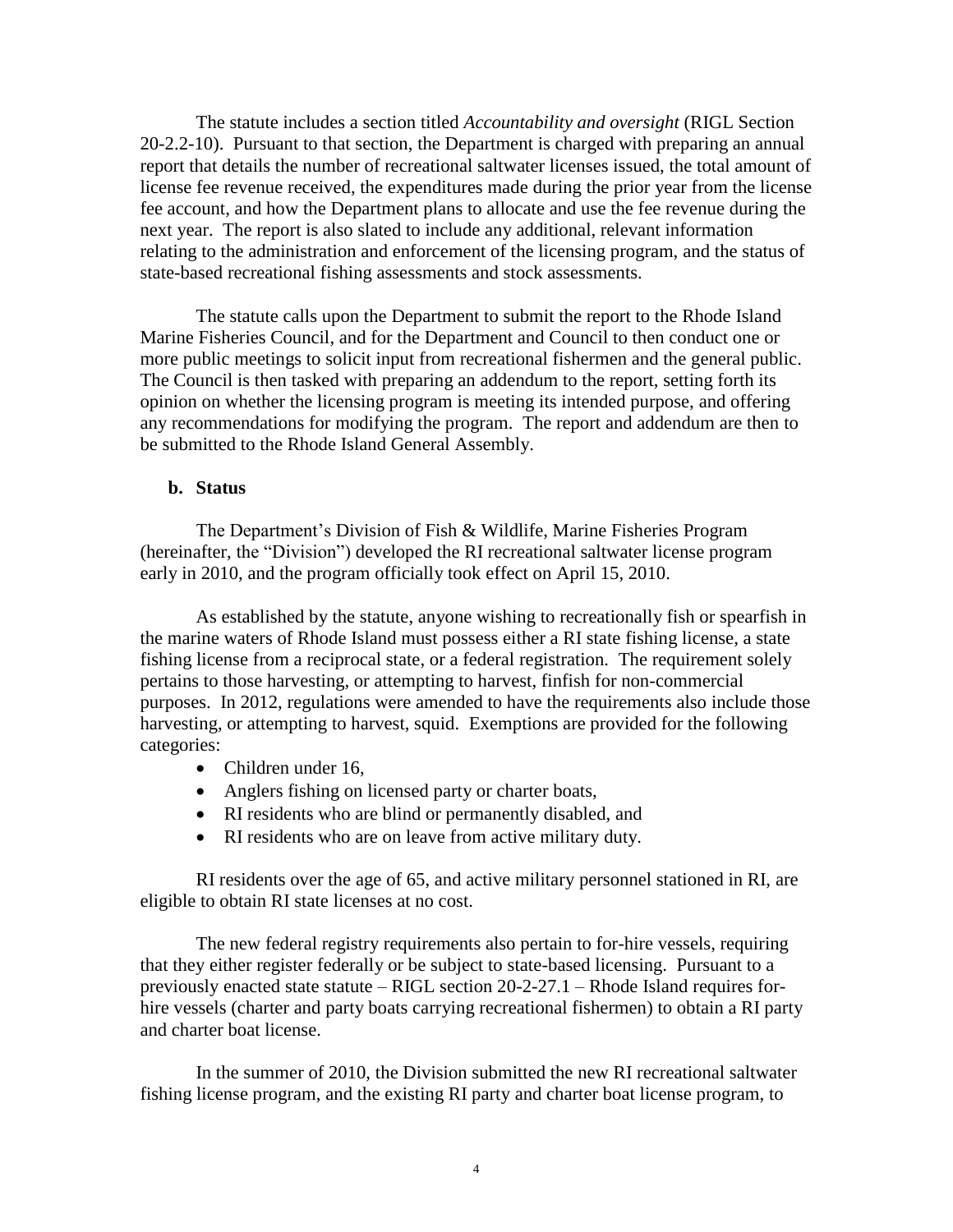NMFS for review. On October 25, 2010, NMFS and the Division entered into an MOU, pursuant to which the Division agreed to regularly collect and transmit to NMFS the contact information generated by the two programs.

On the basis of NMFS' review and approval of the RI license programs, and the commitments set forth in the MOU, the State of Rhode Island was officially designated as an exempted state for all anglers, spear fishers, and for-hire fishing vessels on November 8, 2010 – enabling the RI recreational saltwater fishing license program, and the RI party and charter boat license program, to serve as a valid, legal substitutes for the federal registry.

During 2010, a federal registration was available at no cost. Beginning in 2011, NMFS enacted a \$15 annual fee for the federal registration. The annual cost has since increased to \$29.

Because the federal registration did not have a fee during 2010, it was difficult to assess the metrics of the RI program during its inaugural year. Since 2011, the program has equilibrated, providing more predictable participation and revenue rates. The average number of licenses issued since 2010 is approximately 42,000 per year, generating average revenues of about \$270,000 gross and \$180,000 net. All net license fee revenues, those not retained by the program vendor, are deposited into a restricted receipt account.

## **c. Benefits**

The overarching benefits of recreational license programs are their potential for improving recreational fishing management by:

- o Allowing flexibility in the administration of the recreational license program to suit the needs of Rhode Island**.**
- o Improving the quality and accuracy of marine recreational fishing data; and
- o Providing an improved means for quantifying the scope of recreational saltwater fishing and spearfishing in Rhode Island, and throughout the U.S.

A key benefit of having the State of Rhode Island administer its own license program is the opportunity to make the license available at a lower cost than a federal registration. The \$7 (resident) and \$10 (non-resident) fees for the RI license compare favorably to the \$29 fee for the federal registration. Moreover, RI does not require state residents over the age of 65, or any active military personnel stationed in RI, to pay a fee for a license. RI offers a 7-day license at a reduced rate of \$5, available to both residents and nonresidents.

An additional benefit of having RI administer its own program is that the State program offers certain exemptions that are not available under the federal program –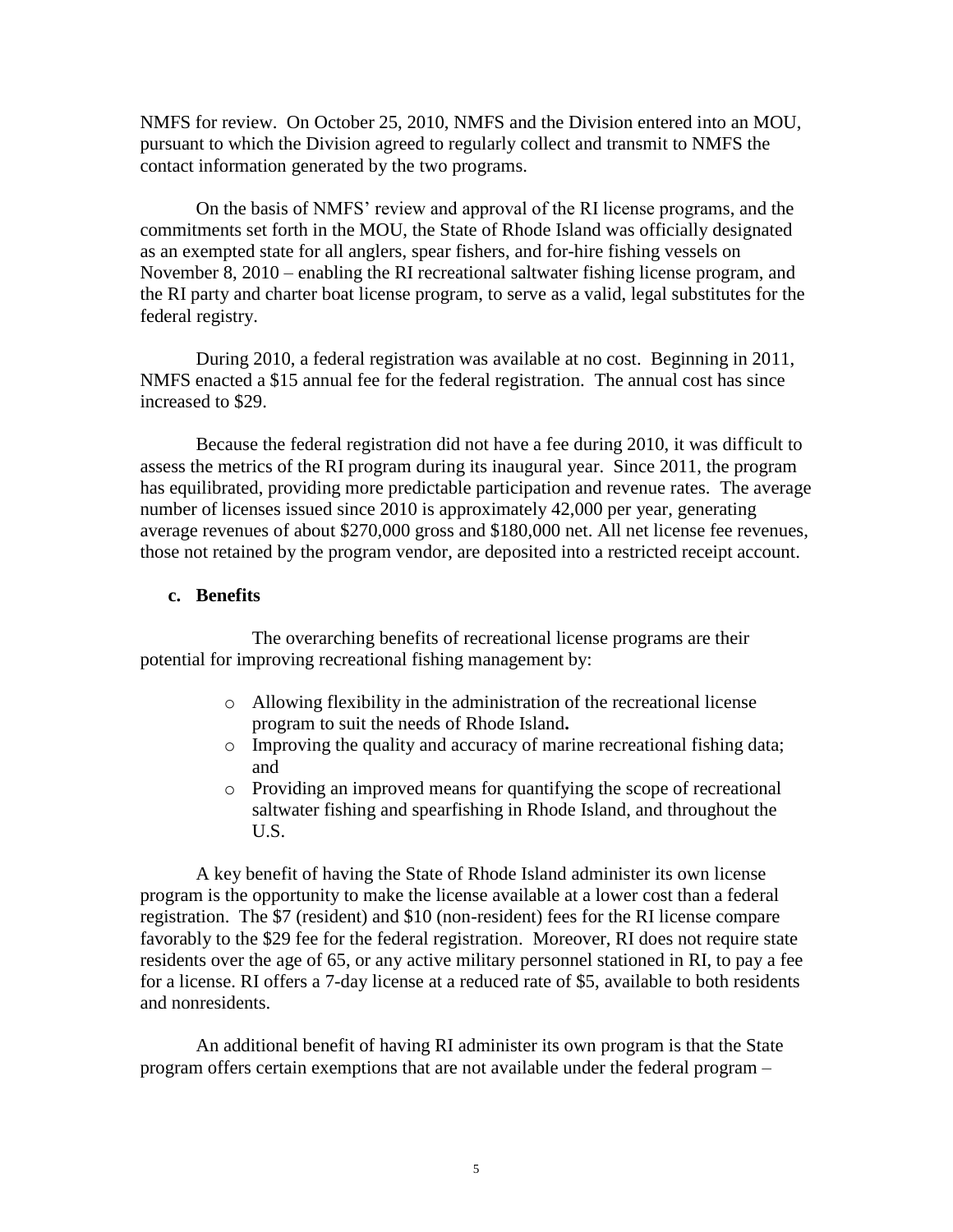namely, exemptions for RI residents who are blind or permanently disabled, and RI residents who are on leave from active military duty.

Another benefit of having a RI state program is reciprocity with neighboring states and federal waters. Pursuant to Rhode Island's licensing statute, Rhode Island will extend reciprocity to any other state that offers reciprocity to Rhode Island. Any resident from a reciprocal state who is licensed by that state can fish in RI waters without having to obtain a RI license, provided that a RI resident with a RI license can fish in the waters of the reciprocal state without having to obtain a license from that state. The states currently covered by a reciprocity agreement with Rhode Island are: New York, Connecticut, Massachusetts, and Maine.

A portion of each Rhode Island license sold, \$2 for every license sold online, and \$3 for every license sold via a vendor, is used to cover the costs of administering the licensing program. This money goes directly to the vendors who administer the program, and are not revenues received by the state. In this way, the program covers its own costs and is self-sustaining.

The balance of the revenues derived from license sales are deposited into a restricted receipt account, which is managed by the Department and subject to the exclusive-use restrictions set forth by statute. Monies from the account may only be used for: managing Rhode Island's marine recreational fisheries, with particular reference to improving State-based recreational fishery catch and effort statistics and stock assessments; and enhancing recreational fishing opportunities in the State. The availability of this dedicated revenue source for use in supporting programs and activities that address the priority interests of RI's recreational fishing community is a major benefit associated with the RI license program. Of particular value is the opportunity to use the state funds to leverage federal funds.

The US Fish and Wildlife Service's (USFWS) Sport Fish Restoration Program provides federal funding for saltwater recreational fishing programs. The funding is administered via grants to the State; projects written into these grants require a 25% state match. The fees generated by the RI saltwater license program are used to leverage an additional \$3 for every \$1 dedicated to projects and activities that enhance recreational saltwater fishing access, as well as science and management programs that relate directly to recreational fish stocks. It is the policy of the Division to only fund Saltwater Fishing License Fee projects which have been matched with USFWS grants unless absolutely necessary.

### **d. Implementation**

### *Internet Based System & Local Vendors*

Section 20-2.2-7 of the statute establishing the license program authorizes and directs the Department to engage the contractual services of a state-approved vendor to develop and implement a web-based system that serves as a portal to obtain licenses. The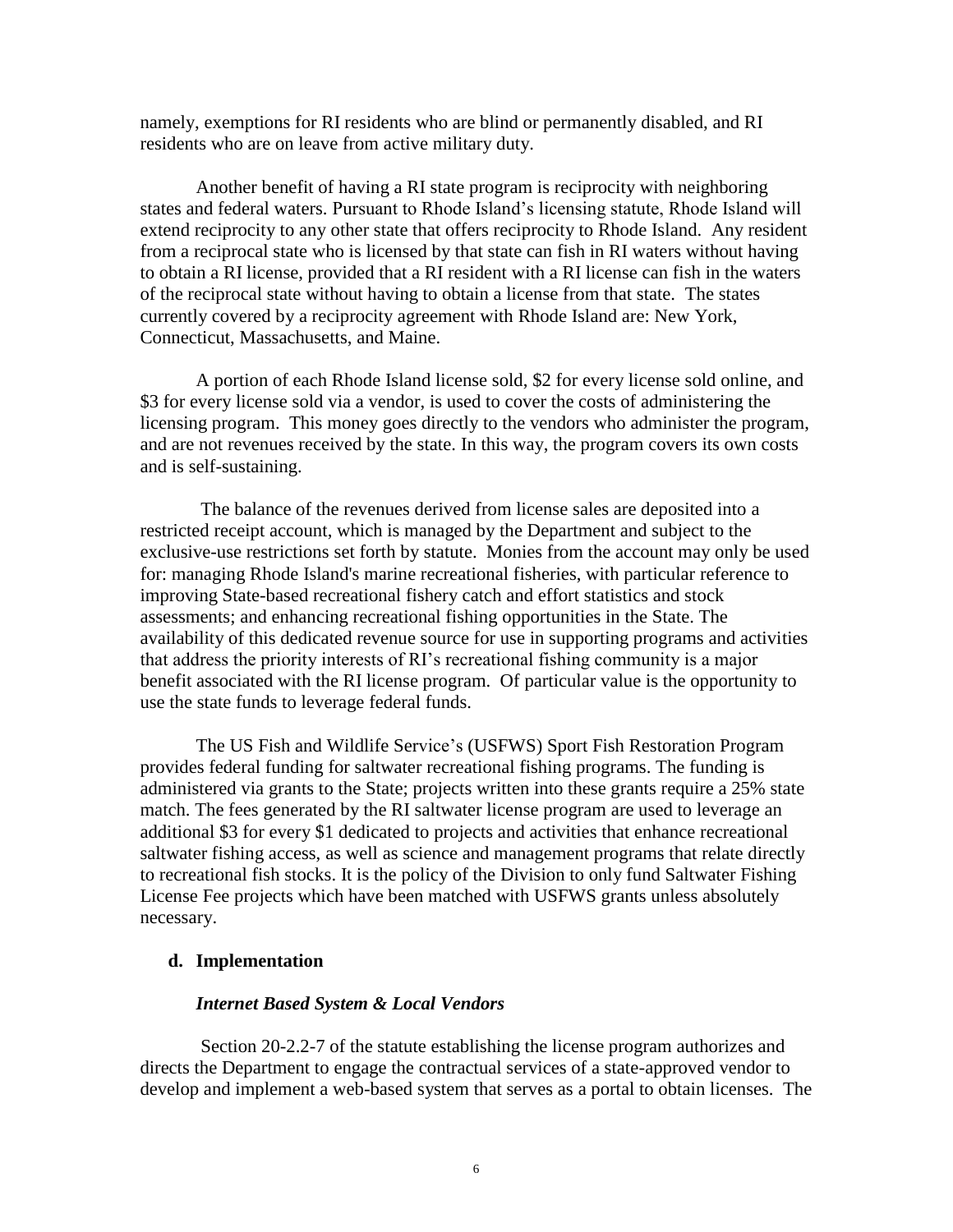system developed by the vendor is used directly by recreational fishermen and by authorized licensing agents.

During the initial program development stage, the Department entered into a formal agreement with Rhode Island Interactive (RII), which administers the Rhode Island state government web portal, known as RI.gov. Pursuant to the agreement, RII is responsible for developing and implementing the internet-based licensing system. RII followed through by developing and implementing a system that serves as the mechanism for issuing licenses, and for collecting all of the required contact information at the point of sale for the national registry.

The internet-based system is used by authorized vendors to provide a point of sale alternative for anglers and spear fishers to acquire a license. These vendors include bait and tackle shops, marinas and big box stores. To date, there are twenty-five (25) authorized vendors. RII is responsible for handling the business arrangements with each vendor, including billing, remittance and technical support. Vendors must pay an annual fee of \$75 to RII to cover these service costs.

To cover the overall costs of administering the web-based license program, RII retains \$2 for each license sold via the internet. If a license is sold by a vendor, RII retains \$1 and the vendor retains \$2. Neither RII nor the vendors receive any compensation for no-fee licenses issued to RI residents over the age of 65 or active military personnel stationed in RI.

RII provides all angler contact information (name, address, phone number, date of birth – and if provided, email address) to the Division monthly via electronic transfer. The confidentiality of the data is protected via the use of encryption. The Division, in turn, provides the encrypted data to the NMFS MRIP program for incorporation into the national registry.

#### *Information & Outreach*

Since the rollout of the Rhode Island Saltwater Recreational Fishing License, the Division has continued to provide information and outreach to the Rhode Island angling community. The primary vehicle is the webpage, [www.saltwater.ri.gov,](http://www.saltwater.ri.gov/) which provides direct access to the licensing portal. The page includes a detailed FAQ section, covering all aspects of the license program, a link to all authorized license vendors, links to recreational fishing regulations, the locations of all public boat ramps that provide access to marine waters in Rhode Island, and other information pertinent to recreational saltwater fishing.

Since 2013, the Division has contracted with a publishing company to create a recreational fishing guide for distribution throughout the state. The guide provides information on a variety of recreational-fishing-related issues, including current recreational fishing regulations, information on local fishing and boating access sites, and commonly caught species. It also provides information on the license program. The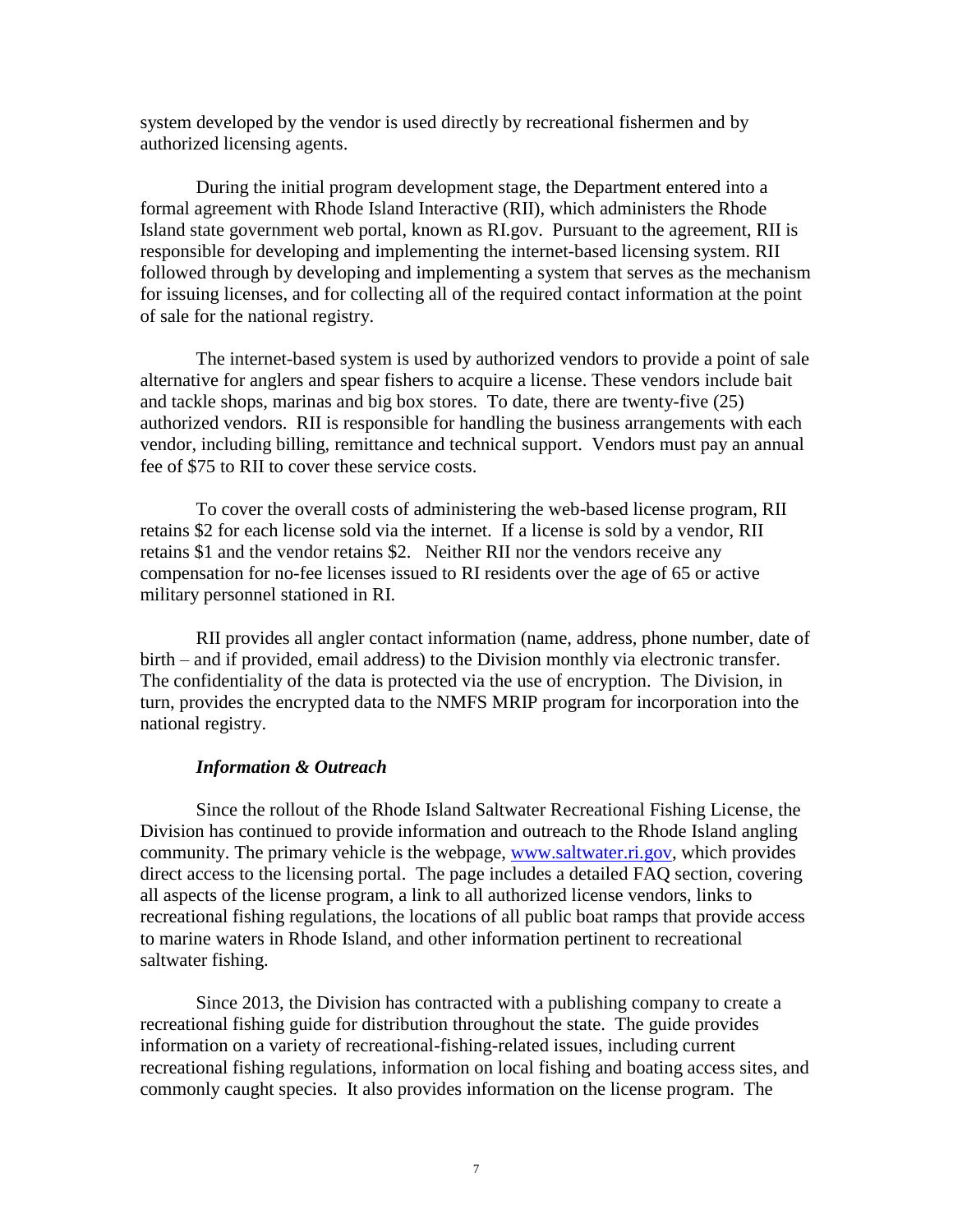guide has emerged as a popular, widely circulated annual publication that serves to both promote recreational saltwater fishing in RI and inform the angling community on saltwater license revenue supported programs and regulations.

The Division continues to issue periodic press releases regarding the license program and produce fact sheets, informational cards and brochures for dissemination at public events, such as the Rhode Island Saltwater Anglers Association (RISAA) annual New England Saltwater Fishing Show. The Division continues to man a booth at the show to answer questions about recreational fishing, and to support issuing licenses in a convenient forum for the community. The show offers an ideal opportunity to interact directly with the recreational fishing community. Per the suggestion of our recreational saltwater license study group, the Division will provide more frequents updates to the RISAA and other interested parties on projects funded by recreational license funds. For example the Division will report any boat ramp repairs or construction updates to RISAA to disseminate to their members. Another valuable suggestion generated by the group was to communicate any maintenance / infrastructure via press releases The group feels that it is important to increase public awareness of how the recreational saltwater license funds are being spent. Tangible results increase the positive perception of the program. To that end the Division will also highlight these projects in its annual magazine. The group also suggested more communication between the Division and the angling public to direct where access point maintenance is needed.

To help increase awareness regarding the license program in the field, the Division also continues to maintain weatherproof vinyl signs at fishing access points throughout RI. The signs feature an illustration of the license and clear text informing the public that the license is required and how it can be acquired. RI also continues to provide informational signs to vendors to advertise the availability of licenses at their places of business.

For the FY2017 funding cycle the Division is proposing the addition of an annual youth fishing camp administered by the Rhode Island Saltwater Anglers Association (RISAA) with oversight from the Division. RISAA is a very active, large recreational fishing organization based in the state of Rhode Island. An overview of the association can be found on their website: [www.risaa.org.](http://www.risaa.org/) The youth fishing camp represents a recurring budget item. Additionally during the FY2017 budget cycle the Division is proposing to build a kiosk at the Port of Galilee to be used by APAIS field interviewers as a base of operations at this high frequency fishing site. This kiosk represents a one time budget item. Both of these new outreach initiatives are described below in the proposed budget section of the report.

The goal of the saltwater recreational fishing license is to promote healthy and diverse recreational fisheries which are easily accessible by the fishing public. By providing funds to promote better data collection and stock assessment, the license leads to better management programs which should ensure sustainable fishing in to the future. Robust fishing opportunities coupled with modern, well thought out, and convenient fishing access is ultimately the best strategy to increase awareness of the license to ensure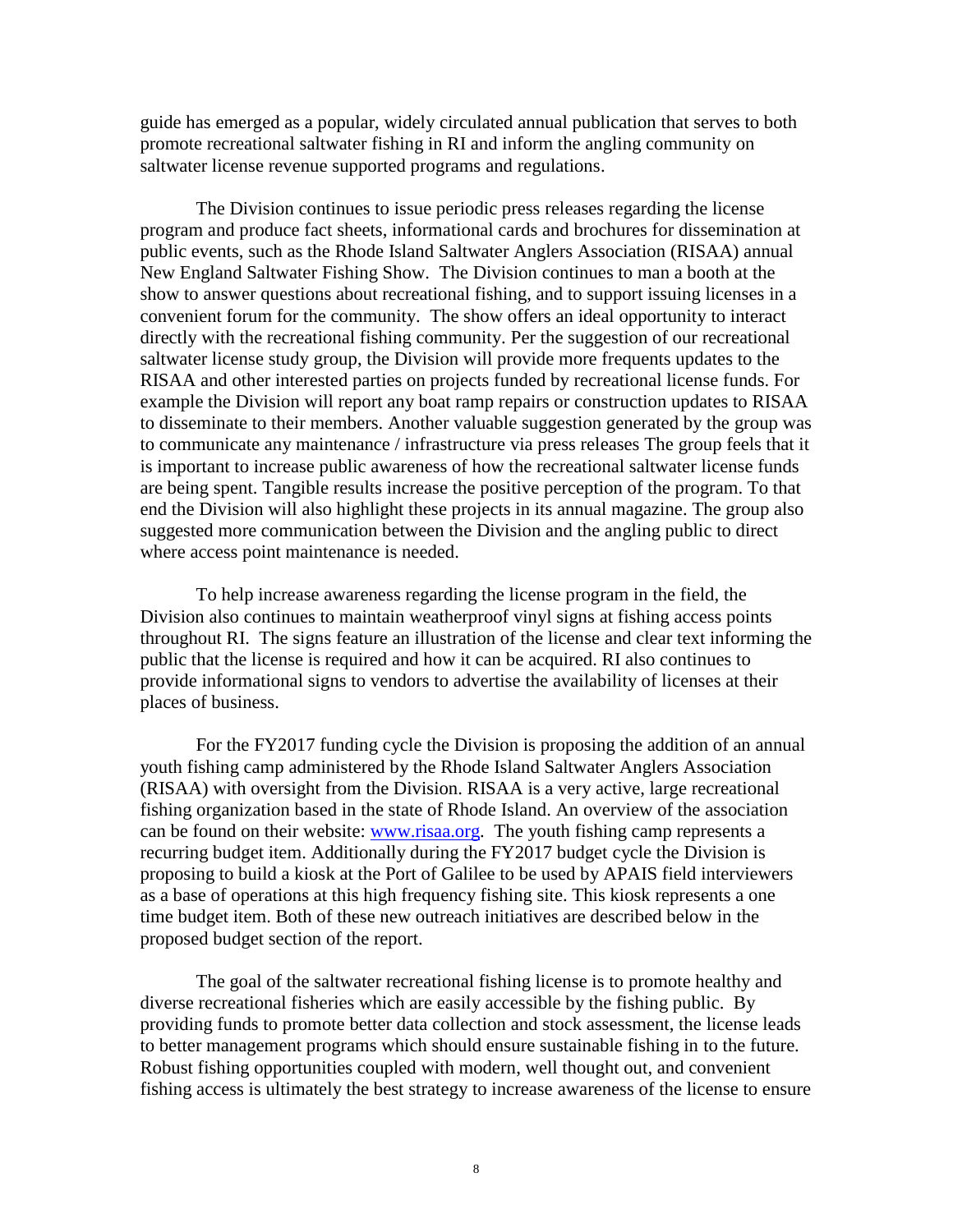that all Rhode Islanders are participating in the program equally. To this end the saltwater recreational license program will continue to direct funding towards these two aspects of recreational fishing.

## *Free Fishing Day*

In accordance with the statutory allowance for one free fishing day a year, during which all license requirements are waived, the DEM Director continues to declare a free fishing day each summer. Since 2010, the free fishing day has coincided with Governor's Bay Day.

# **e. Licenses Issued, Revenues Received: Fiscal Years 2011-2016**

Tables 1-3 summarize licenses issued and revenue generated since the inception of the license program. For the purposes of this report gross revenue is the total amount of fees paid to RIDEM for the saltwater recreational license. Net revenue is the balance of fees deposited into the restricted account after the administrative costs are paid to the internet portal contractor and other brick and mortar vendors. License numbers and revenues increased after FY11, as expected, as the federal registry switched from being a free alternative to being a more costly alternative. In the five years since FY11, license issued have plateaued at approximately 42,000 per year, generating an average gross revenue of about \$270,000, and average net revenue of about \$186,000. The number of licenses sold and revenue generated fall well short of initial predictions, resulting in a much more constrained budget then originally envisioned. FY16 had increased license sales above the recent average which is encouraging for the program. During FY16 47,147 licenses were issued resulting in \$306,125 in gross revenue and \$210,631 in net revenue. This increase during FY16 allowed RIDEM to bank approximately \$5,000 more than expected. If this trend continues the Division will adjust the budget predictions accordingly.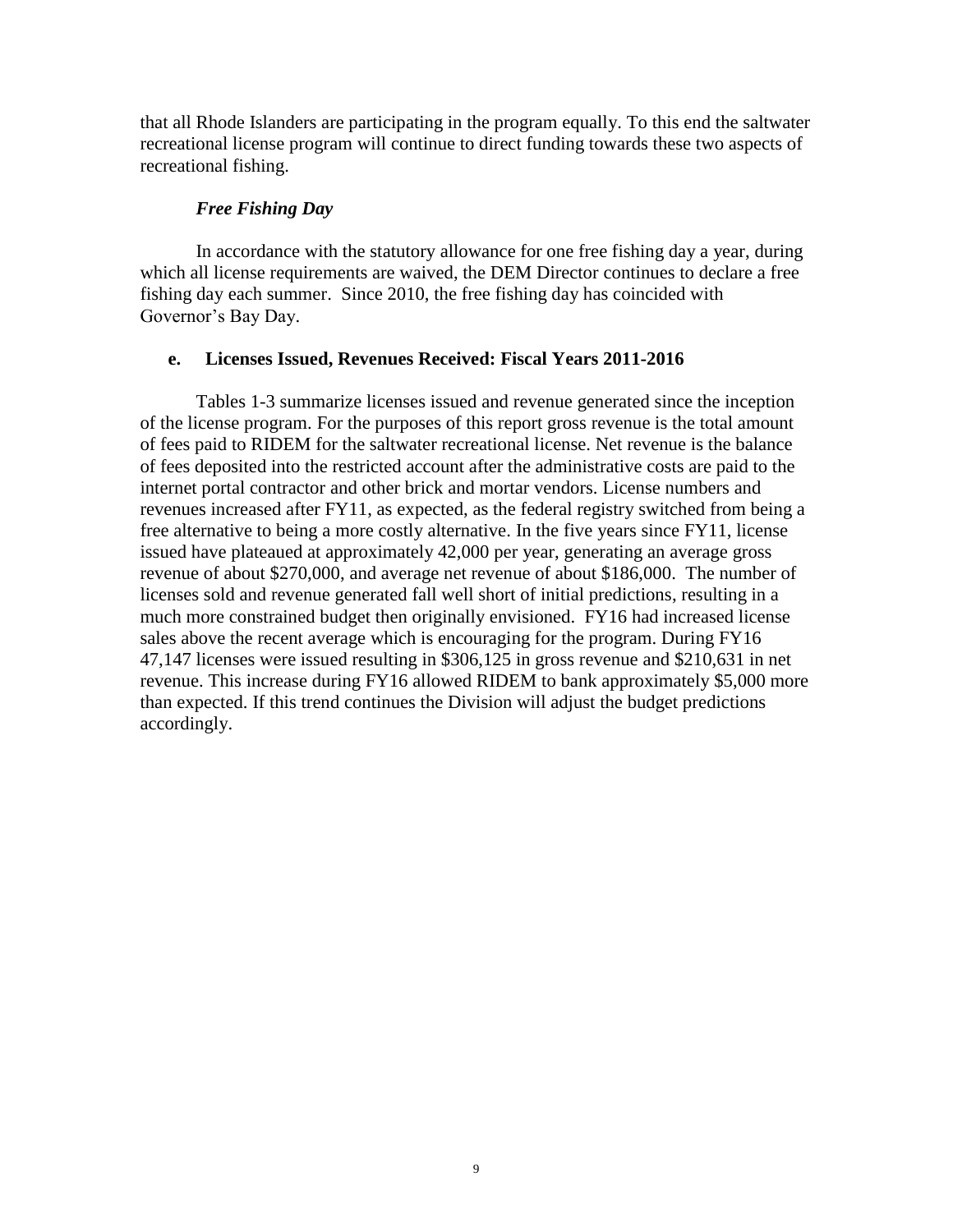| <b>License</b>     | <b>FY11</b> | <b>FY12</b> | <b>FY13</b> | <b>FY14</b> | <b>FY15</b> | <b>FY16</b> |
|--------------------|-------------|-------------|-------------|-------------|-------------|-------------|
| <b>Type</b>        |             |             |             |             |             |             |
| Resident           |             |             |             |             |             |             |
| <b>Full Year</b>   | 18,658      | 26,556      | 25,864      | 25,938      | 26,084      | 29,335      |
| Non-               |             |             |             |             |             |             |
| Resident           |             |             |             |             |             |             |
| <b>Full Year</b>   | 5,249       | 7,649       | 6,975       | 7,432       | 7,381       | 8,428       |
| Resident           |             |             |             |             |             |             |
| 7-Day              | 60          | 122         | 107         | 144         | 134         | 159         |
| Non-               |             |             |             |             |             |             |
| Resident           |             |             |             |             |             |             |
| 7 Day              | 1,310       | 2,505       | 2,730       | 2,958       | 3,055       | 3,141       |
| Resident           |             |             |             |             |             |             |
| Over <sub>65</sub> | 3,635       | 4,613       | 4,653       | 4,667       | 4,704       | 5,078       |
| Active             |             |             |             |             |             |             |
| Military           |             |             |             |             |             |             |
| <b>Stationed</b>   |             |             |             |             |             |             |
| in RI              | 703         | 993         | 996         | 1,055       | 992         | 1,006       |
| Totals:            | 29,615      | 42,438      | 41,325      | 42,194      | 42,350      | 47,147      |

Table 1. RI Saltwater Recreational Fishing Licenses – Number Issued: FY11 through FY16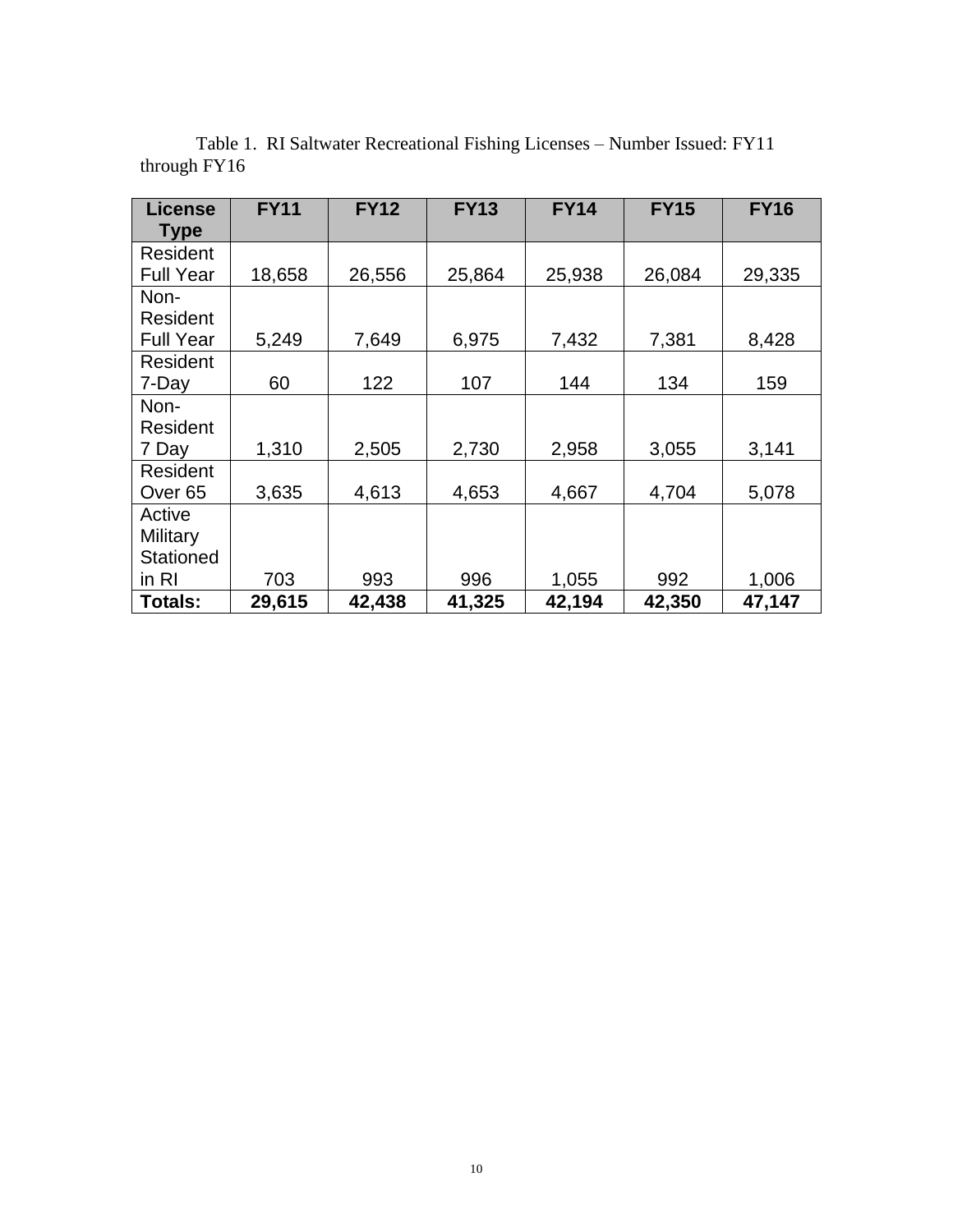| <b>License</b>     | <b>FY11</b> | <b>FY12</b> | <b>FY13</b> | <b>FY14</b> | <b>FY15</b> | <b>FY16</b> |
|--------------------|-------------|-------------|-------------|-------------|-------------|-------------|
| <b>Type</b>        |             |             |             |             |             |             |
| Resident           |             |             |             |             |             |             |
| <b>Full Year</b>   | \$130,606   | \$185,892   | \$181,048   | \$181,566   | \$182,588   | \$205,345   |
| Non-               |             |             |             |             |             |             |
| Resident           |             |             |             |             |             |             |
| <b>Full Year</b>   | \$52,490    | \$76,490    | \$69,750    | \$74,320    | \$73,810    | \$84,280    |
| Resident           |             |             |             |             |             |             |
| 7-Day              | \$300       | \$610       | \$535       | \$720       | \$670       | \$795       |
| Non-               |             |             |             |             |             |             |
| Resident           |             |             |             |             |             |             |
| 7 Day              | \$6,550     | \$12,525    | \$13,650    | \$14,790    | \$15,275    | \$15,705    |
| Resident           |             |             |             |             |             |             |
| Over <sub>65</sub> | \$0         | \$0         | \$0         | \$0         | \$0         | \$0         |
| Active             |             |             |             |             |             |             |
| Military           |             |             |             |             |             |             |
| <b>Stationed</b>   |             |             |             |             |             |             |
| in RI              | \$0         | \$0         | \$0         | \$0         | \$0         | \$0         |
| Totals:            | \$189,946   | \$275,517   | \$264,983   | \$271,396   | \$272,343   | \$306,125   |

Table 2. RI Saltwater Recreational Fishing Licenses -- Gross Revenue: FY11 through FY15

Table 3. RI Saltwater Recreational Fishing Licenses -- Net Revenue: FY11 through FY15

| License            | <b>FY11</b> | <b>FY12</b> | <b>FY13</b> | <b>FY14</b> | <b>FY15</b> | <b>FY16</b> |
|--------------------|-------------|-------------|-------------|-------------|-------------|-------------|
| <b>Type</b>        |             |             |             |             |             |             |
| Resident           |             |             |             |             |             |             |
| <b>Full Year</b>   | \$88,462    | \$124,413   | \$120,880   | \$120,736   | \$121,175   | \$136,810   |
| Non-               |             |             |             |             |             |             |
| Resident           |             |             |             |             |             |             |
| <b>Full Year</b>   | \$40,702    | \$58,566    | \$53,340    | \$56,970    | \$56,682    | \$64,923    |
| Resident           |             |             |             |             |             |             |
| 7-Day              | \$174       | \$352       | \$304       | \$411       | \$382       | \$453       |
| Non-               |             |             |             |             |             |             |
| Resident           |             |             |             |             |             |             |
| 7 Day              | \$3,605     | \$6,528     | \$6,988     | \$7,794     | \$8,085     | \$8,445     |
| Resident           |             |             |             |             |             |             |
| Over <sub>65</sub> | \$0         | \$0         | \$0         | \$0         | \$0         | \$0         |
| Active             |             |             |             |             |             |             |
| Military           |             |             |             |             |             |             |
| <b>Stationed</b>   |             |             |             |             |             |             |
| in RI              | \$0         | \$0         | \$0         | \$0         | \$0         | \$0         |
| <b>Totals:</b>     | \$132,943   | \$189,859   | \$181,512   | \$185,911   | \$186,324   | \$210,631   |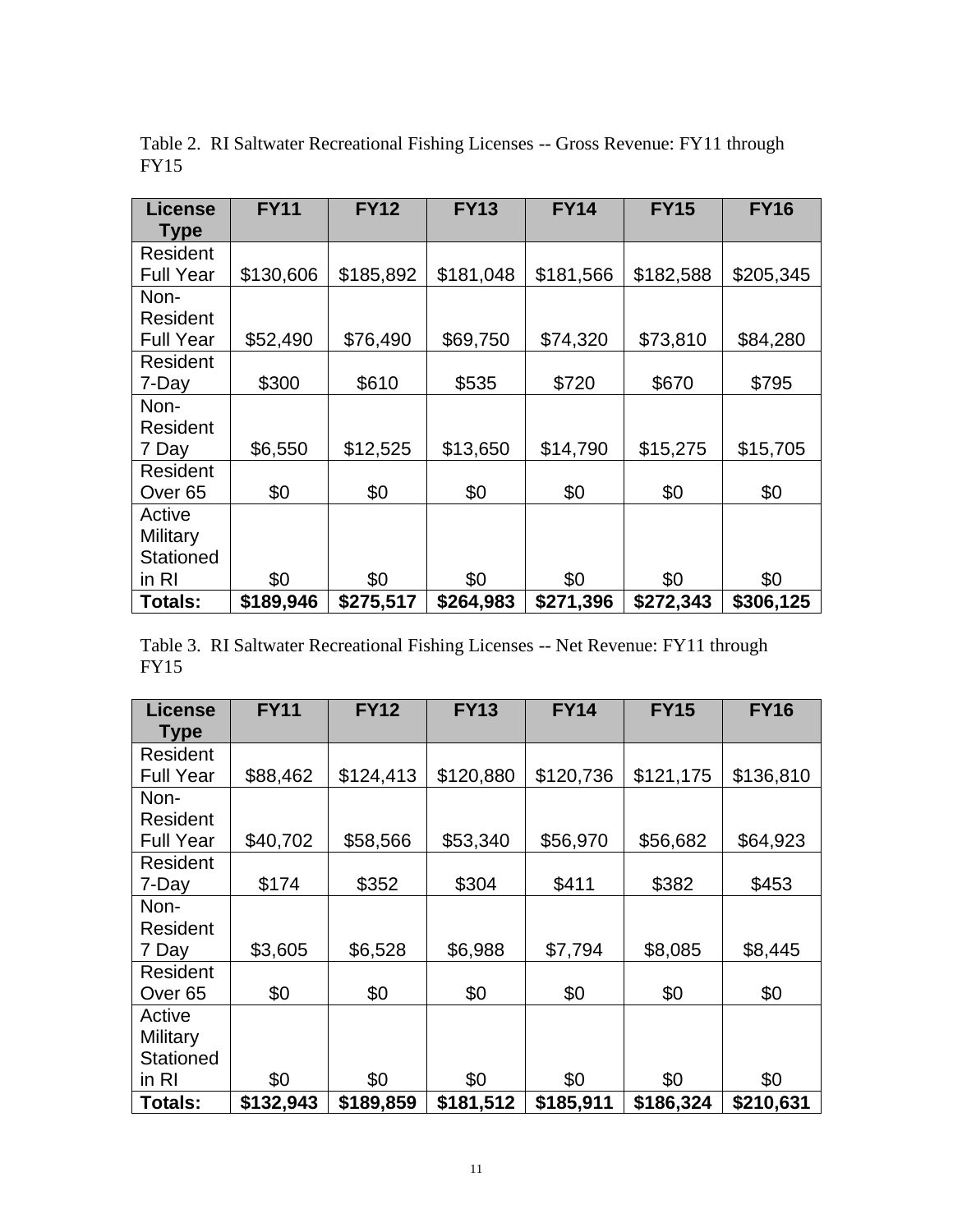#### **III. Status of State-Based Fishing Assessments**

Rhode Island's recreational catch and effort data is collected via the Marine Recreational Information Program (MRIP). MRIP is designed to improve recreational data collection by using the data generated from license sales to create a national recreational angler registry and by employing new angler survey protocols. This registry of licensees is a known sampling frame that can be drawn upon to conduct more focused surveys. Addresses taken from the registry are used to assess fishing effort, i.e., the number of anglers and the number of trips they make in Rhode Island. Catch data is collected by intercept interviews with anglers at fishing access sites. This catch data is used to calculate the number, species, and size of the fish being caught by recreational anglers in Rhode Island. Data from the two independent surveys is combined to produce regional and coast wide estimates of recreational harvest. Results are reported in twomonth periods called waves. This data is collected during the months of March through December; no recreational data is collected in Rhode Island during wave 1 (January - February) due to low fishing activity.

The portion of MRIP that collects recreational fishing effort data is currently being collected by the Coastal Household Telephone Survey (CHTS) and the mail based Fishing Effort Survey (FES). The dual data collection methodology is in the end stage of a transition from a phone to a mail based survey. Both methodologies use information provided by anglers when purchasing a Rhode Island Saltwater Recreational Fishing License as the sample frame for the surveys. ICF International is the federally approved contractor that currently conducts the effort survey. Throughout the year, the data collected by the contractor is presented to the Division for review; once approved by the Division, the data is provided to MRIP. The results of the CHTS are displayed, by calendar year, in Tables 4 - 6 respectively. Note that the data is presented by calendar year, not fiscal year, and that 2016 phone data is only for waves 2-4.

The effort data presented in theses tables was collected by the random telephone surveys to households in coastal communities (CHTS) method. This methodology has fallen short in recent years of meeting sampling metrics; successful interview rates have been dropping over the past four years, despite large increases in sample size. This trend is a main driving force behind the planned switch to an alternative mail-based methodology, the FES. MRIP has completed pilot research projects in several states evaluating the FES methodology. Preliminary results show that the response rates are higher and survey answers are more comprehensive using this methodology. The program is expected to fully transition in 2018.

The second portion MRIP focuses on the collection of recreational catch statistics. As of 2016, the Division is responsible for conduct of the Access Point Angler Interview Survey (APAIS). Prior to that, the Division had a contract with the federally approved contractor, to perform the APAIS. APAIS is the portion of MRIP which captures the recreational catch data. The accuracy of the data collected via angler intercepts has been improving over the past three years, due to the new approaches employed under MRIP.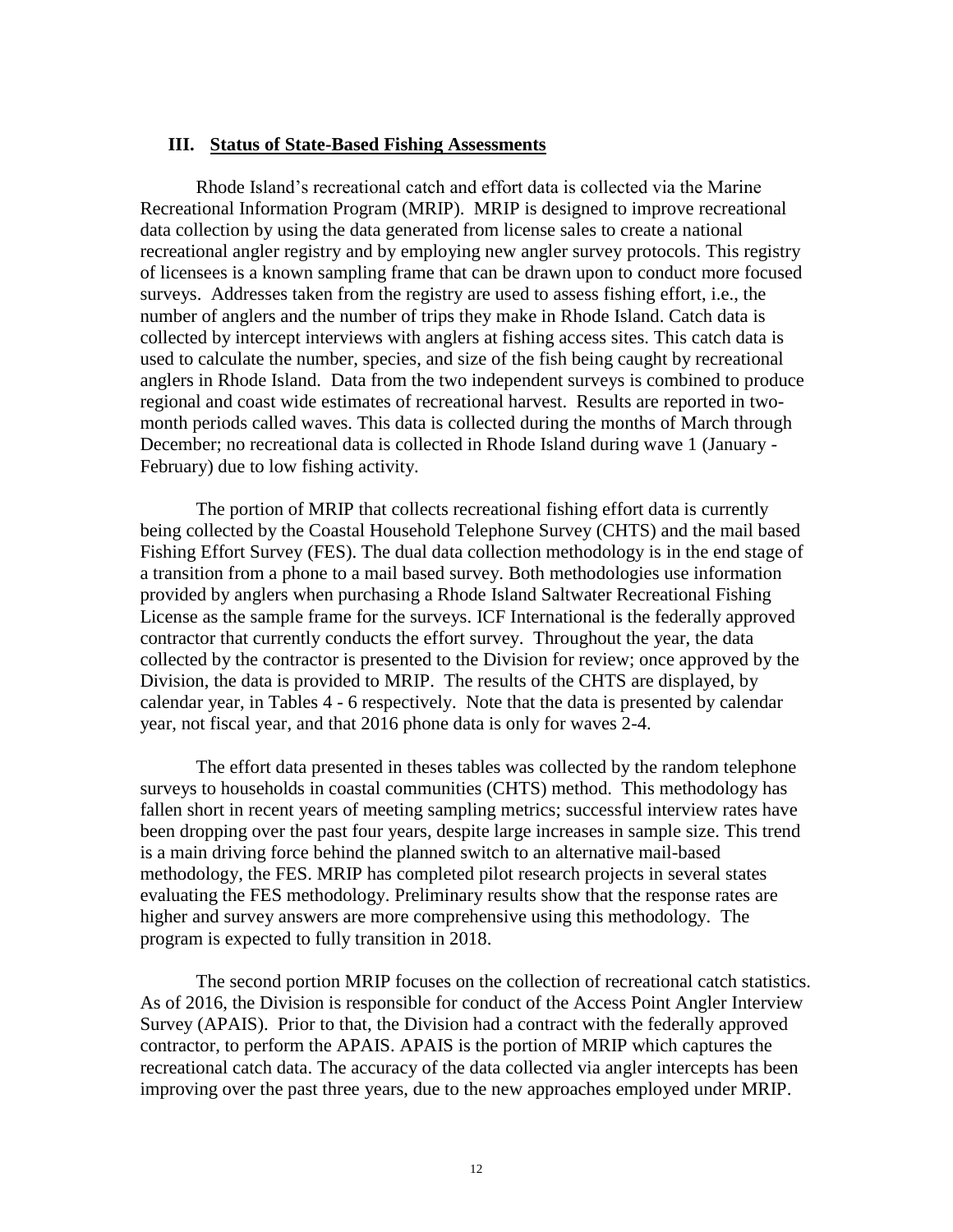The number of attempted interviews is increasing, as is the spatial and temporal distribution of the interviews. A more comprehensive sampling frame of potential sampling locations with accompanying site pressures is being used to better distribute the interviews. Better statistical sample distribution is expected to continue to increase the accuracy of the estimates. Additionally, interviews are now being conducted at night and at increasing rates during the winter months. Intercept refusal rates have remained level, despite the change to the Division conducting the APAIS. The Division is working hard to improve this aspect of the processes and engaged stakeholders at local club events to foster buy in to the APAIS. This face to face approach has been well received and will continue into the future. The Division has also reached out to NOAA Fisheries for outreach materials and strategies which should have positive results.

To further add to the above-described improvements, the Division is increasing the number of sample draws across all months using revenues from Rhode Island Saltwater Recreational Fishing License matched 3:1 with USFWS federal grant money. The funds are being used to hire two additional seasonal employees during the summer months to perform these additional interview shifts. The Division plans to continue this practice into the foreseeable future. This state-specific increase in sample numbers is expected to further increase the accuracy and precision of recreational catch and effort data for RI.

As mentioned above, APAIS has transitioned from contractor-based administration to state-based administration. The transition occurred in 2016. The data collected from APAIS is displayed in table 7a, 7b and 8. Recreational Saltwater License funds were not used to make this transition; it was a federally funded initiative. Agreements have been forged between NOAA Fisheries and the Atlantic States Marine Fisheries Commission (ASMFC) outlining the duties and responsibilities the Division must accomplish to successfully transition and run the program. To accomplish this transition the Division hired a full time coordinator to administer the program. The funding for this position is provided annually by NOAA Fisheries. The MRIP coordinator will be responsible for maintaining and scheduling personnel who will conduct angler intercepts throughout RI. In addition to staffing duties, the coordinator will be responsible for QA/QC, validation, and disseminating of data collected to the Atlantic Coast Cooperative Statistics Survey (ACCSP). ACCSP is part of ASMFC and will be coordinating the collection of data from state partners for delivery to NOAA Fisheries.

The Division has hired two full time field interviewers to perform angler intercepts during waves 2 -6 throughout Rhode Island. NOAA Fisheries provides funding for the full time staff as well as for two seasonal employees each year. These employees travel to shore based sites and ride on board head boats to conduct angler interviews routinely as prescribed by APAIS. The full time employees also provide back office support to the MRIP coordinator. As mentioned above, Recreational Saltwater License funds will be used each year to increase the number of interviews beyond the base number funded by NOAA Fisheries. These additional interviews are accomplished by hiring additional seasonal employees during peak fishing waves. The funding for the two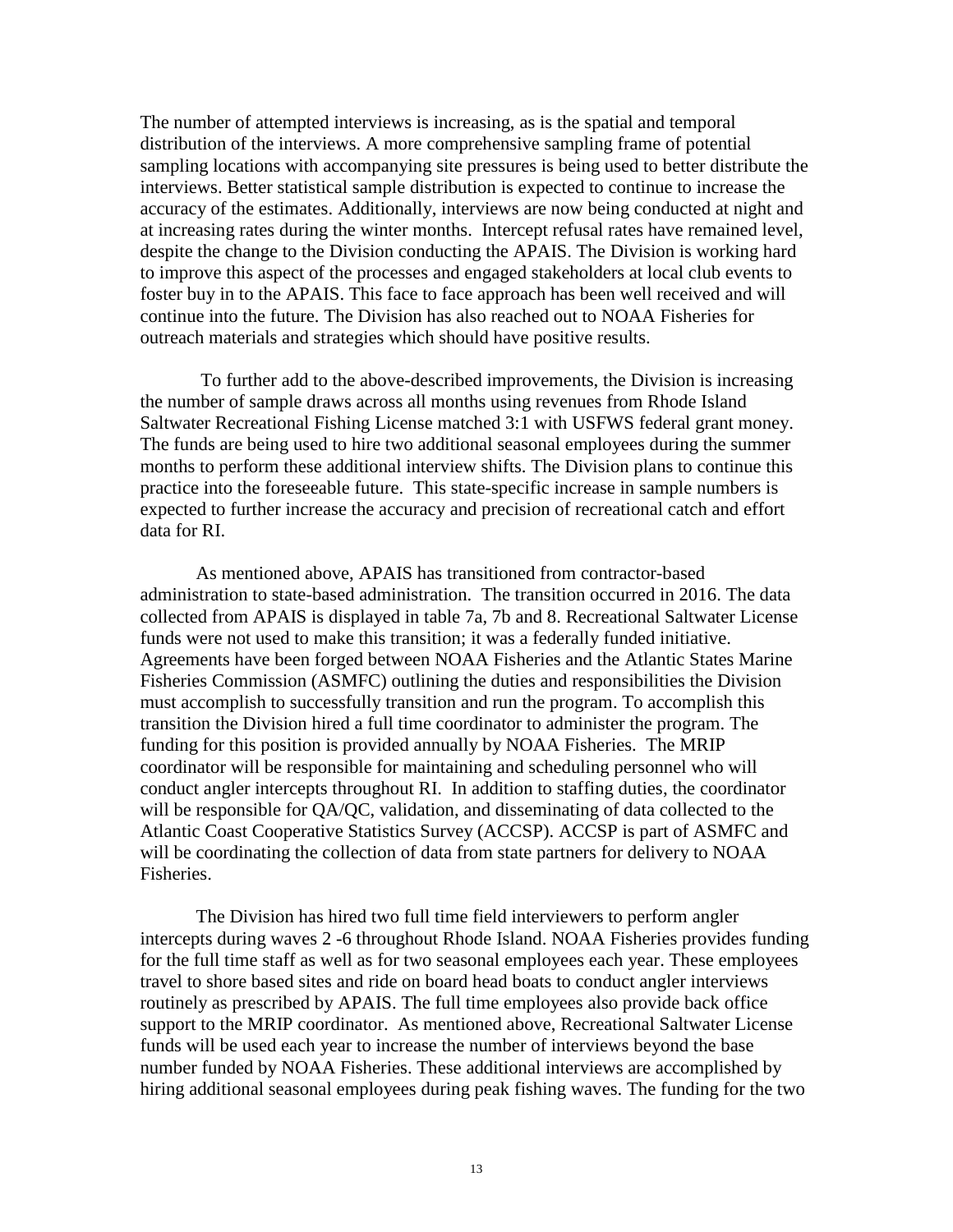additional seasonal employees is provided by Rhode Island Recreational Saltwater License fees matched 3:1 with USFWS grant money. It is estimated that the two additional temporary samplers will accomplish the same number of additional samples (likely more) than were purchased directly from the contractor in the past. After one year of the new methodology it has been determined that two additional seasonal employees is an effective number to conduct the additional site assignments requested by the Division. By ordering additional samples from NOAA Fisheries, the tiered nature of the sample draws can result in summer weekend days requiring six staff members to carry out all of the site assignments. Non weekend sample draws are less intensive and require fewer staff. The coordinator attempted to provide 35 hours a week to the seasonal employees but often each would only get 30 hours a week on average. Increasing the number of sample draws from NOAA fisheries would require more staff to cover weekend assignments but would not increase the weekday assignments enough to provide sufficient hours to all staff.

The Division intends to build on the recent improvements to the survey and anticipates better data collection and more accurate information going forward with the program. Table 8 compares 2015 and 2016 APAIS interview statistics. The results display the changes from the federal contractor to State conduct of the survey. Notably the number of completed interviews have decreased and refusal rates have increased during 2016. The lower number of completed interviews is a function of sampling location and refusals. During the early sampling waves of 2016 the Division was still learning the nuances of conducting the survey. A key part of the process involved adjusting the site pressures used by NOAA Fisheries to make the random assignments directing where interviews take place. Rhode Island site pressures needed adjustment because they were not resulting in random draws that would direct field interviewers to popular fishing sites. The adjustments were accomplished in season and their effectiveness is reflected in a higher number of completed interviews in wave 4 during 2016 relative to 2015. Field interviewer production rates also contributed to less completed interviews in 2016. Production rates were lowered early season but steadily improved over the course of the year. Refusal rates also increased which can be attributed to field interview staff becoming familiar with conducting the survey and a procedural change at NOAA Fisheries. Beginning in 2016 to more appropriately represent anglers in Private/Rental and Party/Charter boat parties that were not interviewed, but some were, any anglers that were not interviewed from a boat party from which at least one angler was interviewed be coded as an initial refusals, and the count of missed anglers only refer to anglers who were eligible but could not be interviewed because the interviewer was busy interviewing other anglers. This is a significant change from 2015 which increases the number of refusals in these two modes and thus refusal rates. The increase in initial refusals and subsequent decrease in missed anglers is illustrated in tables 7a and 7b. The Division anticipates results more similar to 2015 next year due to more experienced staff and a more accurate site register.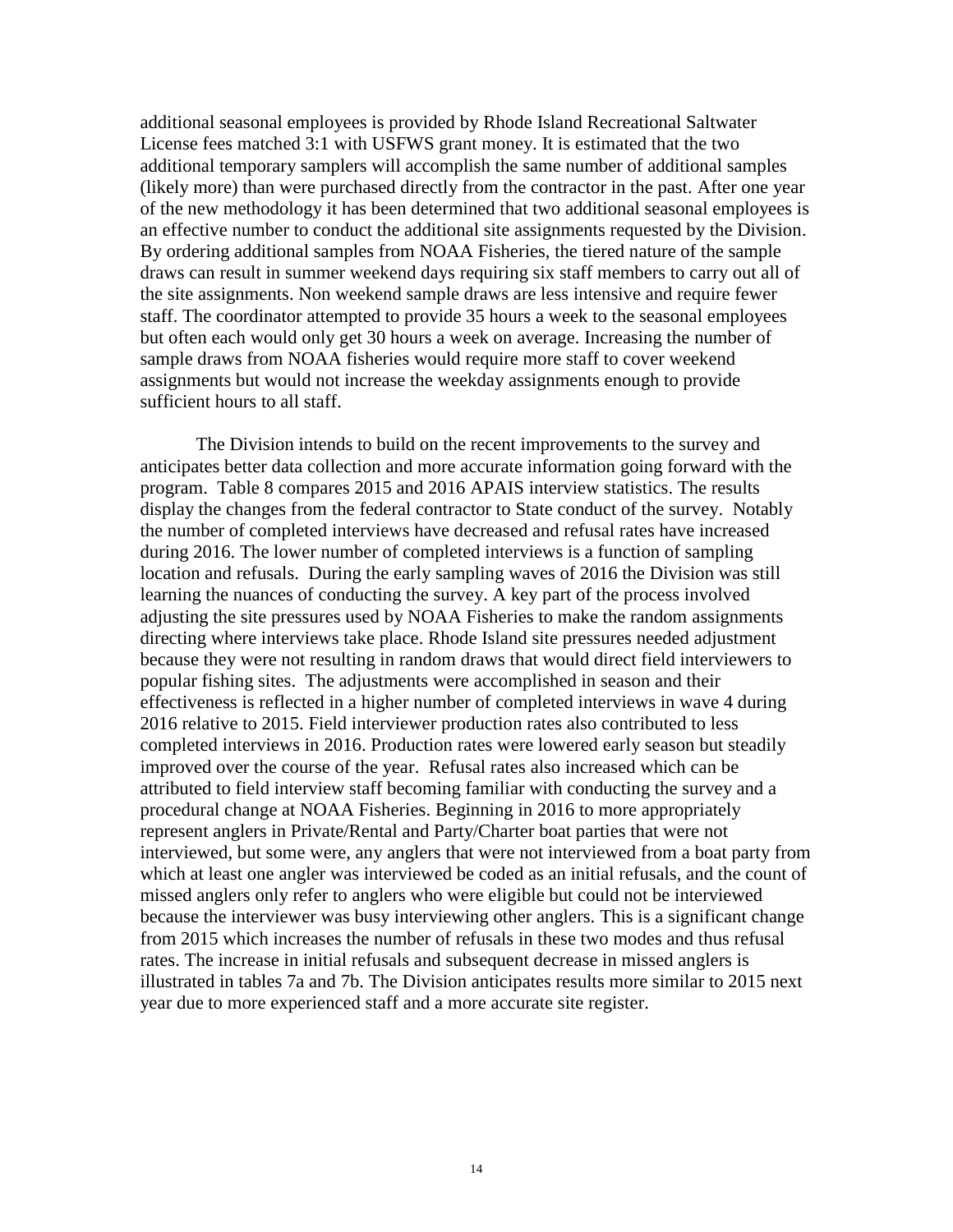| <b>Category</b> | 2011  | 2012  | 2013  | 2014   | 2015   | 2016      |
|-----------------|-------|-------|-------|--------|--------|-----------|
|                 |       |       |       |        |        | $(w 2-4)$ |
| Successful      | 254   | 244   | 252   | 222    | 232    | 146       |
| Phone           |       |       |       |        |        |           |
| Interviews      |       |       |       |        |        |           |
| Total           | 72834 | 74753 | 90769 | 108055 | 116660 | 93448     |
| Phone           |       |       |       |        |        |           |
| Calls           |       |       |       |        |        |           |

Table 4. RI phone Surveys conducted by ICF International: 2011 through 2016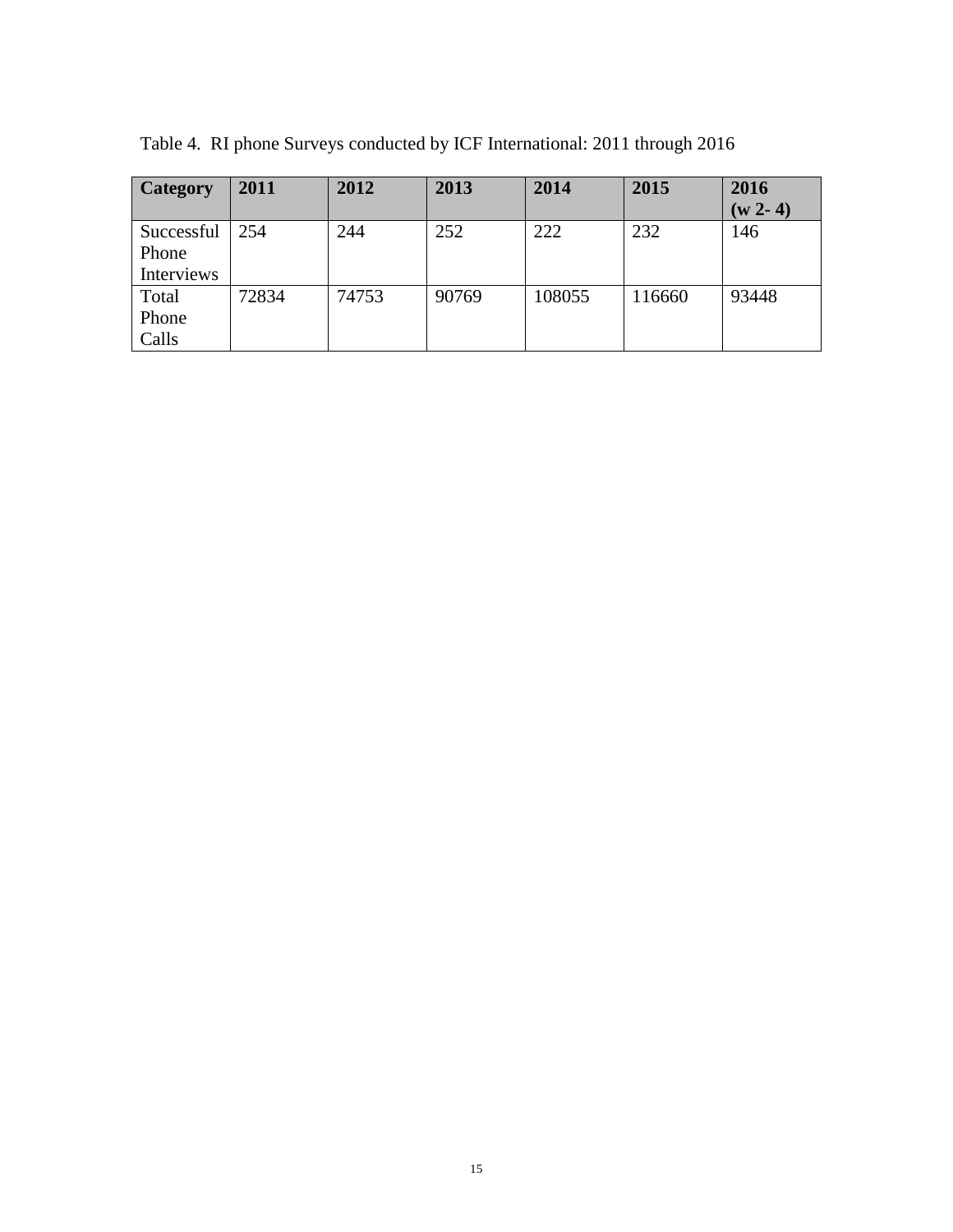|                                  |                  | <b>WAVE 2</b> |          | <b>WAVE 3</b> |                | <b>WAVE 4</b> |                | <b>WAVE 5</b> |                | <b>WAVE 6</b> |        | <b>TOTAL</b> |
|----------------------------------|------------------|---------------|----------|---------------|----------------|---------------|----------------|---------------|----------------|---------------|--------|--------------|
|                                  |                  | $%$ of        |          | $%$ of        |                | $%$ of        |                | $%$ of        |                | $%$ of        |        | $%$ of       |
| <b>Disposition</b>               | $\#$             | total         | #        | total         | #              | total         | $\#$           | total         | $\#$           | total         | $\#$   | total        |
| <b>Total Numbers Attempted</b>   | 5884             | 5.31%         | 24737    | 22.33%        | 43458          | 39.23%        | 31892          | 28.79%        | 10689          | 9.65%         | 110776 | 100.00%      |
| <b>Non-Response</b>              | 4542             | 77.20%        | 19425    | 78.50%        | 34570          | 79.50%        | 24916          | 78.10%        | 8134           | 76.10%        | 91587  | 78.51%       |
| No Contact                       | 4267             | 72.50%        | 18332    | 74.10%        | 32988          | 75.90%        | 23535          | 73.80%        | 7698           | 72.00%        | 86820  | 74.42        |
| <b>Busy</b>                      | 13               | 0.20%         | 188      | 0.80%         | 146            | 0.30%         | 153            | 0.50%         | $\overline{4}$ | 0.00%         | 504    | 0.43         |
| No Answer                        | 513              | 8.70%         | 7390     | 29.90%        | 18383          | 42.30%        | 9399           | 29.50%        | 2277           | 21.30%        | 37962  | 32.54        |
| Not Available for Screening      | 3701             | 62.90%        | 8672     | 35.10%        | 9652           | 22.20%        | 9162           | 28.70%        | 4837           | 45.30%        | 36024  | 30.88        |
| Answering Machine                | 40               | 0.70%         | 2082     | 8.40%         | 4807           | 11.10%        | 4821           | 15.10%        | 580            | 5.40%         | 12330  | 10.57        |
| <b>Contacted Non-Respondents</b> | 275              | 4.70%         | 1093     | 4.40%         | 1582           | 3.60%         | 1381           | 4.30%         | 436            | 4.10%         | 4767   | 4.09         |
| Language Problem                 | 26               | 0.40%         | 38       | 0.20%         | 108            | 0.20%         | 64             | 0.20%         | 29             | 0.30%         | 265    | 0.23         |
| Refused                          | 249              | 4.20%         | 1055     | 4.30%         | 1474           | 3.40%         | 1317           | 4.10%         | 407            | 3.80%         | 4502   | 3.86         |
| <b>Response</b>                  | 1342             | 22.80%        | 5312     | 21.50%        | 8888           | 20.50%        | 6976           | 21.90%        | 2555           | 23.90%        | 25073  | 21.49%       |
| Respondent Ineligible            | 1010             | 17.20%        | 4380     | 17.70%        | 7390           | 17.00%        | 5773           | 18.10%        | 2088           | 19.50%        | 20641  | 17.69        |
| <b>Failed Prescreening</b>       | $\boldsymbol{0}$ | 0.00%         | $\theta$ | 0.00%         | $\theta$       | 0.00%         | $\overline{0}$ | 0.00%         | $\Omega$       | 0.00%         | 0      | 0            |
| Not in Service                   | 523              | 8.90%         | 2364     | 9.60%         | 4011           | 9.20%         | 3068           | 9.60%         | 1151           | 10.80%        | 11117  | 9.53         |
| <b>Business Phone</b>            | 450              | 7.60%         | 1819     | 7.40%         | 3087           | 7.10%         | 2523           | 7.90%         | 869            | 8.10%         | 8748   | 7.5          |
| <b>Wrong Number</b>              | $\mathbf{1}$     | 0.00%         | 1        | 0.00%         | 3              | 0.00%         |                | $0.00\%$      | $\overline{0}$ | 0.00%         | 6      | 0.01         |
| <b>Wrong County</b>              | 30               | 0.50%         | 126      | 0.50%         | 174            | 0.40%         | 125            | 0.40%         | 51             | 0.50%         | 506    | 0.43         |
| <b>Not Permanent Resident</b>    | 6                | 0.10%         | 70       | 0.30%         | 115            | 0.30%         | 56             | 0.20%         | 17             | 0.20%         | 264    | 0.23         |
| Eligible Non-Fishing             | 330              | 5.60%         | 885      | 3.60%         | 1398           | 3.20%         | 1127           | 3.50%         | 460            | 4.30%         | 4200   | 3.6          |
| Households                       |                  |               |          |               |                |               |                |               |                |               |        |              |
| No Fishing Last 12 Months        | 296              | 5.00%         | 826      | 3.30%         | 1351           | 3.10%         | 1079           | 3.40%         | 412            | 3.90%         | 3964   | 3.4          |
| No Fishing Last 2 Months         | 33               | 0.60%         | 58       | 0.20%         | 45             | 0.10%         | 46             | 0.10%         | 47             | 0.40%         | 229    | 0.2          |
| First-Time Contact/Non-          |                  | 0.00%         | 1        | 0.00%         | $\overline{2}$ | $0.00\%$      | $\overline{2}$ | 0.00%         |                | 0.00%         |        |              |
| Fishing                          |                  |               |          |               |                |               |                |               |                |               | 7      | 0.01         |
| Eligible Fishing Households      | $\overline{2}$   | 0.00%         | 47       | 0.20%         | 100            | 0.20%         | 76             | 0.20%         | $\overline{7}$ | 0.10%         | 232    | 0.2          |

Table 5. 2015 RI Phone Interviews Conducted by ICF International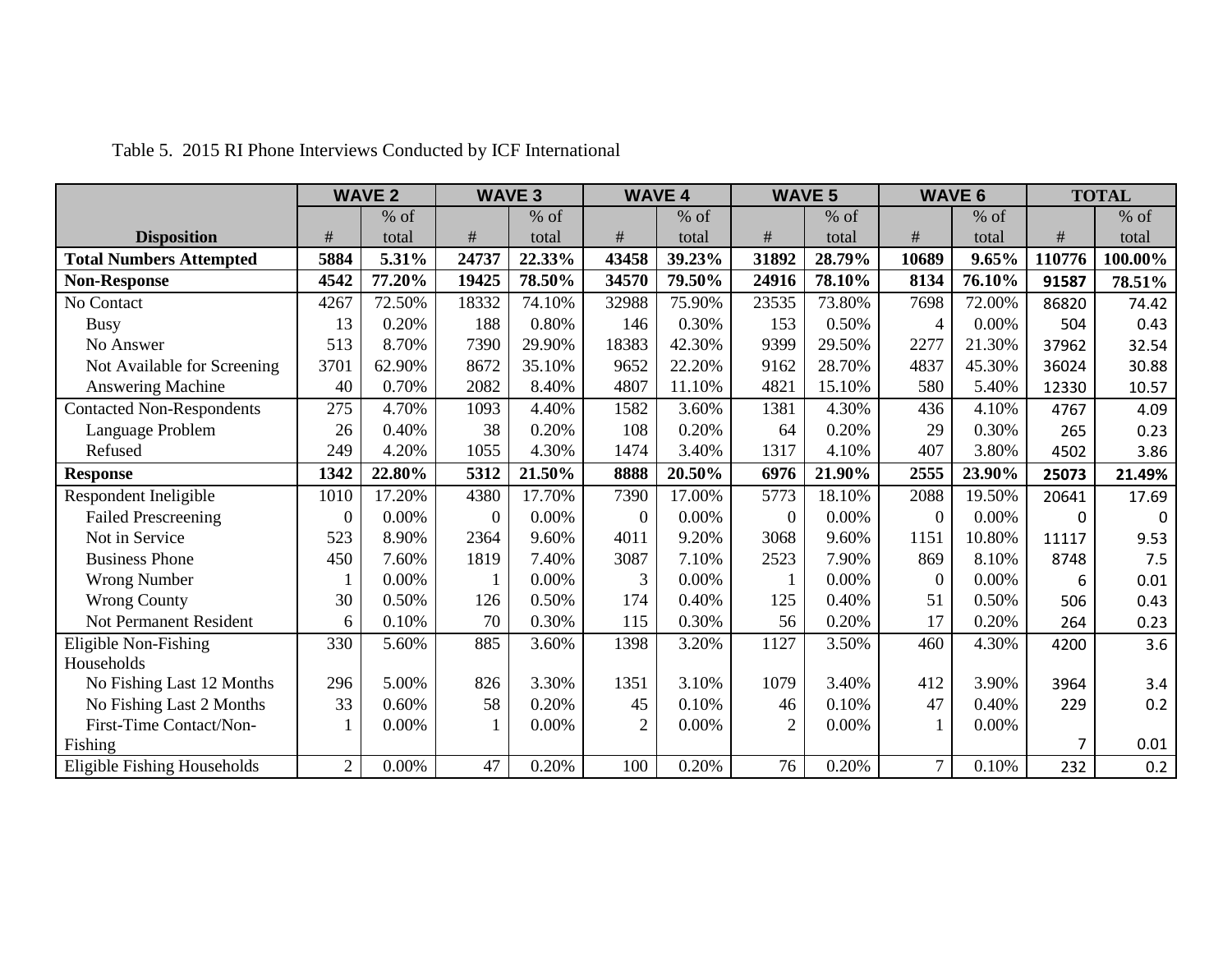|                                  |          | <b>WAVE 2</b> |                | <b>WAVE 3</b> |          | <b>WAVE 4</b> |      | <b>WAVE 5</b> |      | <b>WAVE 6</b> |       | <b>TOTAL</b> |
|----------------------------------|----------|---------------|----------------|---------------|----------|---------------|------|---------------|------|---------------|-------|--------------|
|                                  |          | $%$ of        |                | $%$ of        |          | $%$ of        |      | $%$ of        |      | $%$ of        |       | $%$ of       |
| <b>Disposition</b>               | $\#$     | total         | $\#$           | total         | $\#$     | total         | $\#$ | total         | $\#$ | total         | $\#$  | total        |
| <b>Total Numbers Attempted</b>   | 10110    | 10.82%        | 30776          | 32.93%        | 52562    | 56.25%        |      |               |      |               | 93448 | 100.00%      |
| <b>Non-Response</b>              | 7590     | 75.10%        | 18424          | 59.90%        | 23342    | 44.40%        |      |               |      |               | 49356 | 52.82%       |
| No Contact                       | 7251     | 71.70%        | 17113          | 55.60%        | 21356    | 40.60%        |      |               |      |               | 45720 | 48.93%       |
| <b>Busy</b>                      | 48       | 0.50%         | 32             | 0.10%         | 22       | 0.00%         |      |               |      |               | 102   | 0.11%        |
| No Answer                        | 3124     | 30.90%        | 5582           | 18.10%        | 7010     | 13.30%        |      |               |      |               | 15716 | 16.82%       |
| Not Available for Screening      | 3907     | 38.60%        | 7942           | 25.80%        | 12619    | 24.00%        |      |               |      |               | 24468 | 26.18%       |
| Answering Machine                | 172      | 1.70%         | 3557           | 11.60%        | 1705     | 3.20%         |      |               |      |               | 5434  | 5.81%        |
| <b>Contacted Non-Respondents</b> | 339      | 3.40%         | 1311           | 4.30%         | 1986     | 3.80%         |      |               |      |               | 3636  | 3.89%        |
| Language Problem                 | 16       | 0.20%         | 72             | 0.20%         | 101      | 0.20%         |      |               |      |               | 189   | 0.20%        |
| Refused                          | 323      | 3.20%         | 1239           | 4.00%         | 1885     | 3.60%         |      |               |      |               | 3447  | 3.69%        |
| <b>Response</b>                  | 2520     | 24.90%        | 12352          | 40.10%        | 29220    | 55.60%        |      |               |      |               | 44092 | 47.18%       |
| Respondent Ineligible            | 2212     | 21.90%        | 11373          | 37.00%        | 27649    | 52.60%        |      |               |      |               | 41234 | 44.13%       |
| <b>Failed Prescreening</b>       | $\Omega$ | 0.00%         | $\overline{0}$ | 0.00%         | $\theta$ | 0.00%         |      |               |      |               | 0     | $0.00\%$     |
| Not in Service                   | 1391     | 13.80%        | 8721           | 28.30%        | 23159    | 44.10%        |      |               |      |               | 33271 | 35.60%       |
| <b>Business Phone</b>            | 774      | 7.70%         | 2417           | 7.90%         | 4101     | 7.80%         |      |               |      |               | 7292  | 7.80%        |
| <b>Wrong Number</b>              | $\theta$ | $0.00\%$      |                | 0.00%         | 6        | $0.00\%$      |      |               |      |               | 7     | 0.01%        |
| <b>Wrong County</b>              | 28       | 0.30%         | 145            | 0.50%         | 250      | 0.50%         |      |               |      |               | 423   | 0.45%        |
| Not Permanent Resident           | 19       | 0.20%         | 89             | 0.30%         | 133      | 0.30%         |      |               |      |               | 241   | 0.26%        |
| Eligible Non-Fishing             | 299      | 3.00%         | 930            | 3.00%         | 1483     | 2.80%         |      |               |      |               | 2712  | 2.90%        |
| Households                       |          |               |                |               |          |               |      |               |      |               |       |              |
| No Fishing Last 12 Months        | 255      | 2.50%         | 883            | 2.90%         | 1431     | 2.70%         |      |               |      |               | 2569  | 2.75%        |
| No Fishing Last 2 Months         | 43       | 0.40%         | 45             | 0.10%         | 47       | 0.10%         |      |               |      |               | 135   | 0.14%        |
| First-Time Contact/Non-          |          | 0.00%         | $\overline{2}$ | 0.00%         | 5        | 0.00%         |      |               |      |               |       | 0.01%        |
| Fishing                          |          |               |                |               |          |               |      |               |      |               | 8     |              |
| Eligible Fishing Households      | 9        | 0.10%         | 49             | 0.20%         | 88       | 0.20%         |      |               |      |               | 146   | 0.16%        |

Table 6. 2016 RI Phone Interviews Conducted by ICF International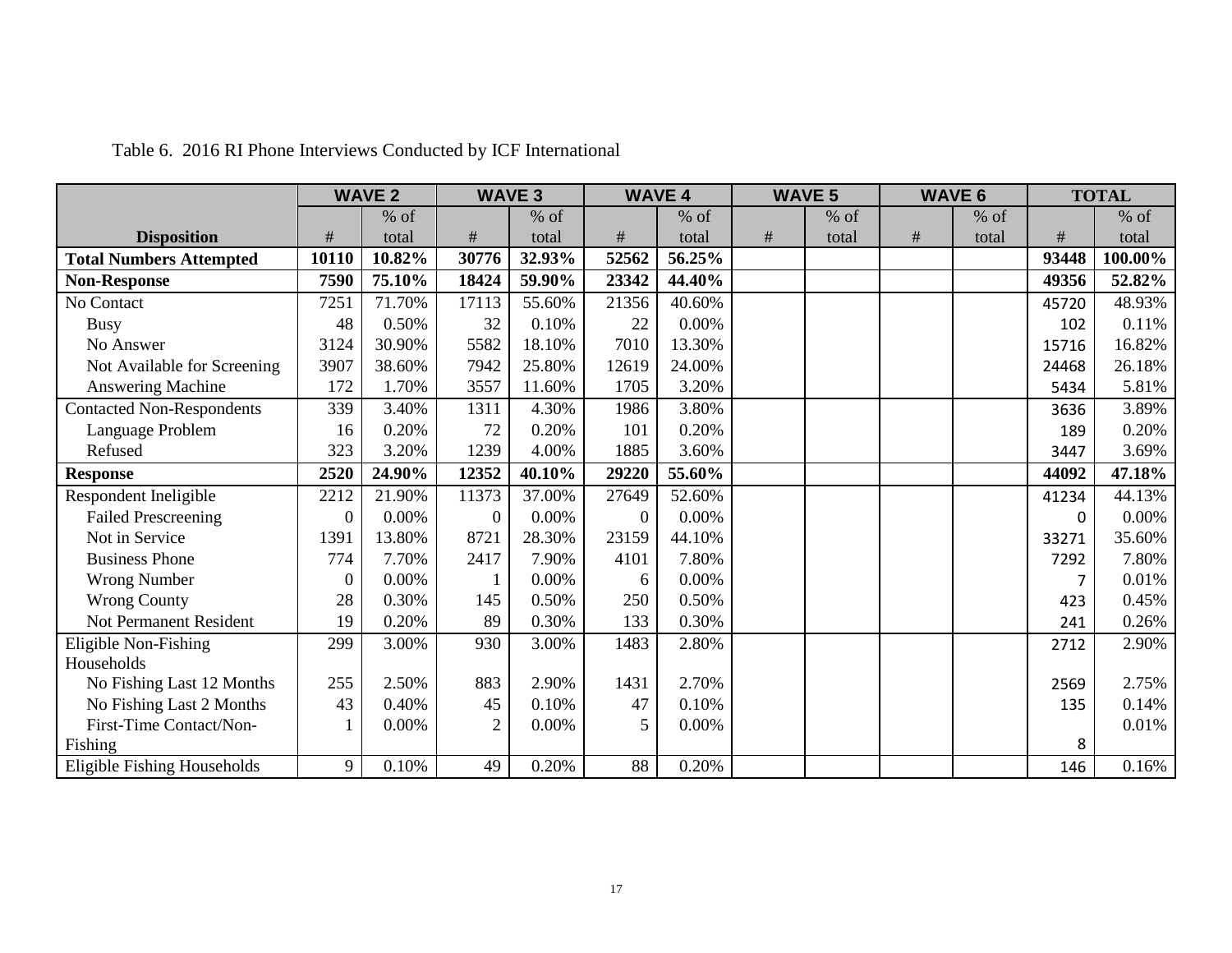|      |                |           |           |                |                | Refused        |          |
|------|----------------|-----------|-----------|----------------|----------------|----------------|----------|
|      |                |           |           | Initially      | Language       | Mid-           | Missed   |
| Year | Wave           | Mode      | Completed | Refused        | <b>Barrier</b> | Interview      | Anglers  |
| 2015 | 2              | CН        | 0         | 0              | 0              | 0              | 4        |
| 2015 | $\overline{2}$ | <b>PR</b> | 9         | $\overline{2}$ | $\mathbf 0$    | $\mathbf 0$    | $\Omega$ |
| 2015 | $\overline{2}$ | <b>SH</b> | 5         | $\overline{0}$ | 1              | $\mathbf 0$    | 1        |
| 2015 | 3              | НB        | 161       | 20             | 19             | 0              | 87       |
| 2015 | 3              | <b>CH</b> | 124       | 165            | $\mathbf 0$    | 6              | 129      |
| 2015 | 3              | <b>PR</b> | 124       | 46             | $\overline{2}$ | 0              | 34       |
| 2015 | 3              | <b>SH</b> | 151       | 21             | 20             | 0              | 33       |
| 2015 | 4              | HB        | 367       | 21             | 19             | $\Omega$       | 376      |
| 2015 | 4              | CН        | 254       | 424            | 17             | 1              | 252      |
| 2015 | 4              | PR.       | 320       | 150            | 17             | 1              | 49       |
| 2015 | $\overline{4}$ | SH        | 217       | 72             | 59             | 1              | 64       |
| 2015 | 5              | HB        | 157       | 9              | 25             | 0              | 66       |
| 2015 | 5              | CН        | 97        | 124            | $\overline{2}$ | $\overline{2}$ | 24       |
| 2015 | 5              | <b>PR</b> | 200       | 100            | 23             | $\overline{0}$ | 30       |
| 2015 | 5              | <b>SH</b> | 157       | 52             | 64             | $\Omega$       | 32       |
| 2015 | 6              | CН        | 8         | $\overline{2}$ | $\mathbf 0$    | 0              | $\Omega$ |
| 2015 | 6              | PR.       | 27        | 11             | $\overline{7}$ | 0              | $\Omega$ |
| 2015 | 6              | SH        | 43        | 5              | 14             | 0              | 6        |

Table 7a. APAIS Interview Statistics from 2015 Assignments. (CH = Party/Charter, PR = Private/Rental Boat, SH = Shore, HB = Head Boat)

Table 7a. APAIS Interview Statistics from 2016 Assignments. (CH = Party/Charter, PR = Private/Rental Boat, SH = Shore, HB = Head Boat)

|      |                |           |           |                |                | Refused   |             |
|------|----------------|-----------|-----------|----------------|----------------|-----------|-------------|
|      |                |           |           | Initially      | Language       | Mid-      | Missed      |
| Year | Wave           | Mode      | Completed | Refused        | <b>Barrier</b> | Interview | Anglers     |
| 2016 | 2              | HB        | 103       | 53             | 2              | 0         | 0           |
| 2016 | 2              | <b>CH</b> | 0         | 0              | 0              | 0         | $\mathbf 0$ |
| 2016 | 2              | <b>PR</b> | 3         | $\overline{7}$ | 0              | 0         | 4           |
| 2016 | $\overline{2}$ | <b>SH</b> | 10        | 3              | 1              | 0         | 7           |
| 2016 | 3              | HB        | 135       | 101            | 20             | 6         | $\Omega$    |
| 2016 | 3              | <b>CH</b> | 94        | 339            | 24             | $\Omega$  | 11          |
| 2016 | 3              | <b>PR</b> | 89        | 89             | $\overline{7}$ |           | 25          |
| 2016 | 3              | <b>SH</b> | 52        | 16             | 15             | $\Omega$  | 29          |
| 2016 | 4              | HB        | 309       | 313            | 54             | 0         | $\Omega$    |
| 2016 | 4              | <b>CH</b> | 168       | 555            | 22             | $\Omega$  | 80          |
| 2016 | 4              | <b>PR</b> | 225       | 166            | 40             |           | 112         |
| 2016 | 4              | <b>SH</b> | 160       | 103            | 74             | $\Omega$  | 69          |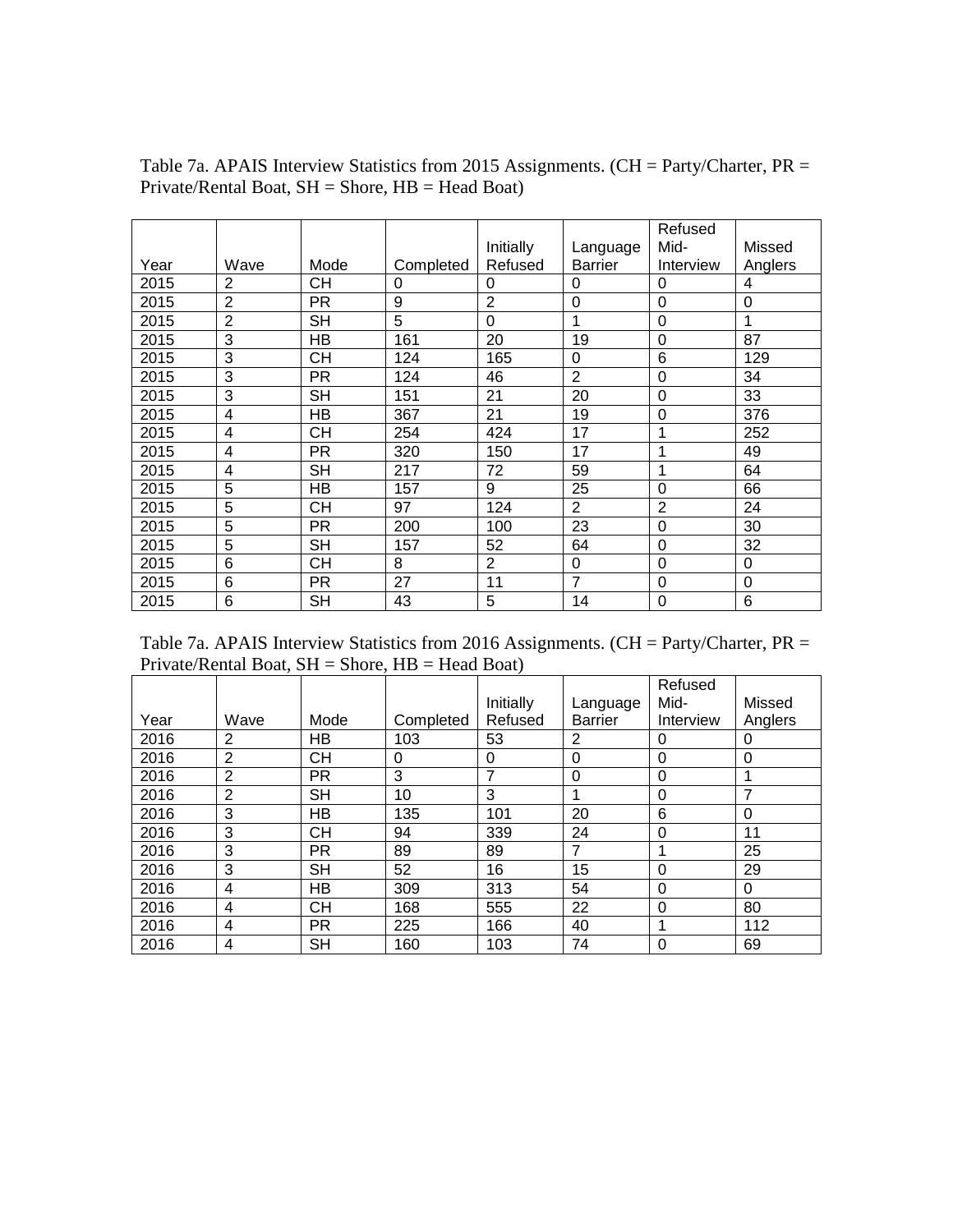|      |      |           |         | Percent | Ratio          |
|------|------|-----------|---------|---------|----------------|
| Year | Wave | Completed | Refused | Refused | Refused/Missed |
| 2015 | 2    | 14        | 3       | 17.65%  | 0.60           |
| 2015 | 3    | 560       | 299     | 34.81%  | 1.53           |
| 2015 | 4    | 1158      | 782     | 40.31%  | 2.14           |
| 2015 | 5    | 611       | 401     | 39.62%  | 4.66           |
| 2015 | 6    | 78        | 39      | 33.33%  | 6.50           |
| 2016 | 2    | 116       | 66      | 36.26%  | 8.25           |
| 2016 | 3    | 370       | 618     | 62.55%  | 9.51           |
| 2016 | 4    | 862       | 1328    | 60.64%  | 5.09           |

Table 8. Summary of APAIS interview Statistics from 2015 – 2016 assignments.

## **IV. Issues & Initiatives**

### **a. Increasing the Number of Local Vendors**

 Although the internet remains the most convenient means for obtaining a license for most people, it is apparent that a portion of the population continues to prefer to obtain a license, in-person, at a local store or shop. Such individuals may either not have, or may not be comfortable using a home computer and printer. Additionally some individuals may have the need to pay for their license using cash, instead of a debit or credit card, which is required for the online transaction. This precipitates the need to maintain and increase brick and mortar vendors in RI.

To date, there are twenty-five local vendors authorized to issue licenses at their places of business. This is up from just seven vendors at the start of the 2011 fishing season. The locations of the twenty-five vendors cover the major population areas of Rhode Island, including Block Island. Increasing the number of vendors should remain a top priority, since adding more vendors to the program will make it easier for more people to get their licenses, thereby enhancing compliance.

The Division applied for and was awarded a grant from the Atlantic States Marine Fisheries Commission to administer a vendor-incentive program. The program started in 2011. Pursuant to the program, the Division loans computers and printers to any establishment that agrees to vend licenses for a period of five years. The Division has enough funds to provide equipment for up to 50 vendors. This grant ended as of November of 2015. The Division will continue to distribute computers as long as supplies last.

### **b. Developing Regulations for the License Program**

In 2010 the Division developed and enacted comprehensive regulations for the recreational license program. The regulations largely codify the key statutory provisions governing the license program. The Division tracks recreational fishing issues and strives to keep pace with advances in technology as it pertains to fishing licenses and will amend regulations if needed to address current issues. At this time the Division is pursuing regulations to allow the sale of the Saltwater Recreational Fishing License as part of a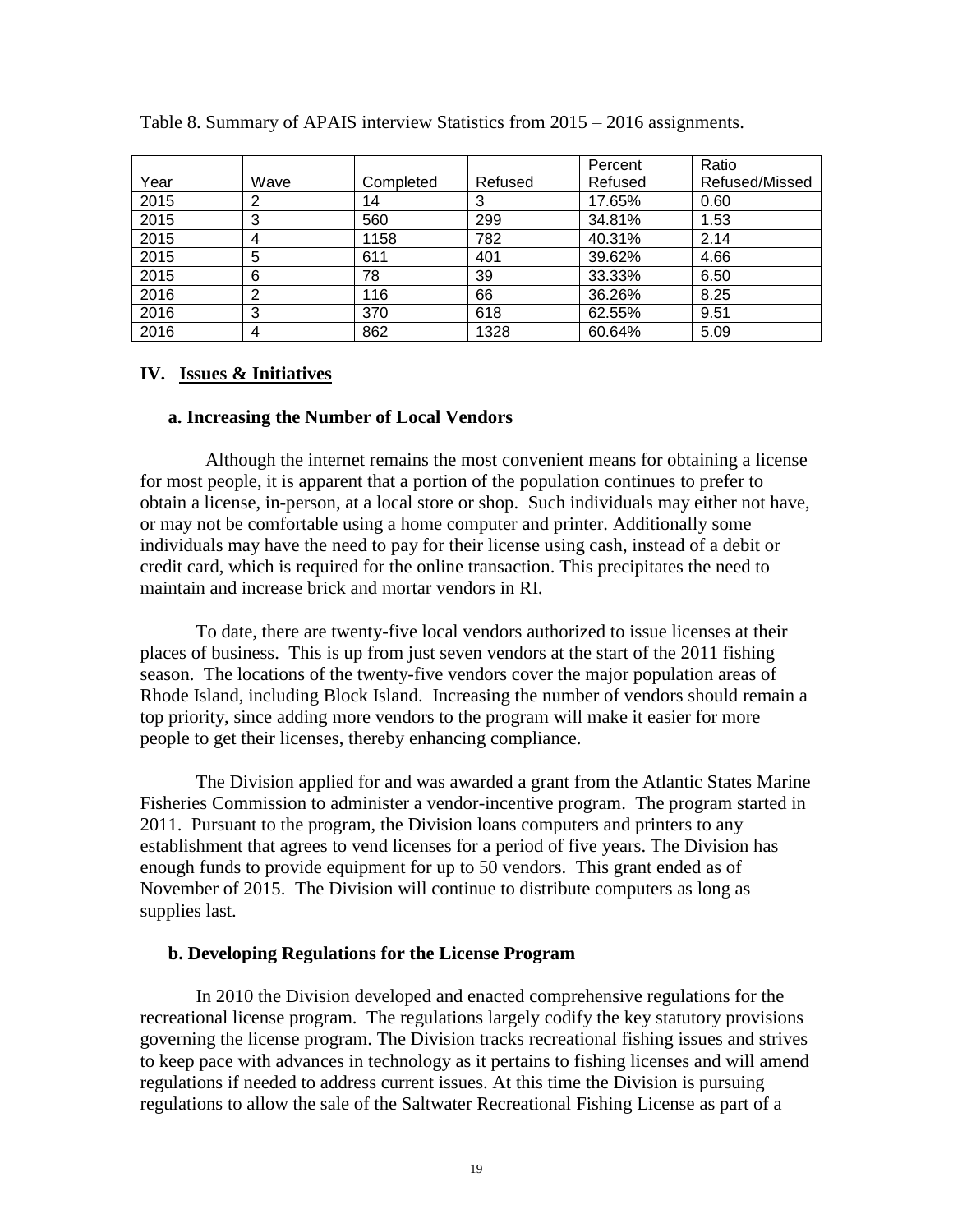combination package with Freshwater and Hunting licenses and permits. Saltwater and Freshwater licenses are available online, hunting licenses are not. Additionally the Saltwater and Freshwater licenses cannot be bought in a single transaction. Allowing for a combination purchase will enhance the customer service aspect of the licensing program, and is therefore an important initiative for the State.

### **c. Meeting with the Recreational Saltwater License Study Group**

The Division plans to continue meeting annually with the Recreational Saltwater License Study Group. This ad-hoc group worked closely with the Division on the development of the original saltwater recreational license bill. The purpose of these annual meetings is to review and get input on the status of the overall license program, as well as the draft budget for the saltwater license restricted receipt account. These meetings are in addition to, not in lieu of, the Council and public comment processes set forth by the license statute.

## **d. Allowing Volunteer Contributions to the Restricted Receipt Account**

It has been suggested that some anglers and spear fishers would welcome the opportunity to make an additional, voluntarily contribution to the restricted receipt account associated with the license program at the time they purchase their license. It is unclear whether this could be done without additional statutory authority, but if there is enough interest on the part of the Rhode Island recreational fishing community to pursue the initiative, it can be pursued further. Examples of voluntary methods for contribution include license plate programs and donations on state tax forms. There are no proposals to develop additional means of acquiring voluntary contributions at this time.

### **e. Streamlining the Online License Renewal Process**

The Division has continued to coordinate with RII in an effort to streamline the renewal process, namely, by having prior contact information recalled and re-inserted, with an onus on the licensee to verify that it is up-to-date and accurate. Phone numbers remain an important data field, the system still requires phone numbers to be re-entered every year, to help ensure that they are up-to-date and accurate. The future of MRIP's methods is still unclear but will likely shift to a mail based survey. This change will make the address of the applicant the key data element. It is unclear if the telephone number will become self-populated from previous license data after the switch is made to the mail survey, but for now it will still be a required data element of the RI program.

# **f. Compliance**

As mentioned above, the number of licenses issued for the past three years has remained static at approximately 42,000 until 2016. In the 2016 fiscal cycle this number increased to 47,000 licenses. The increase is potentially a combination of better compliance rather than an overall increase in anglers. Increases were seen in both the resident and non-resident demographic. Although it is too soon to predict whether these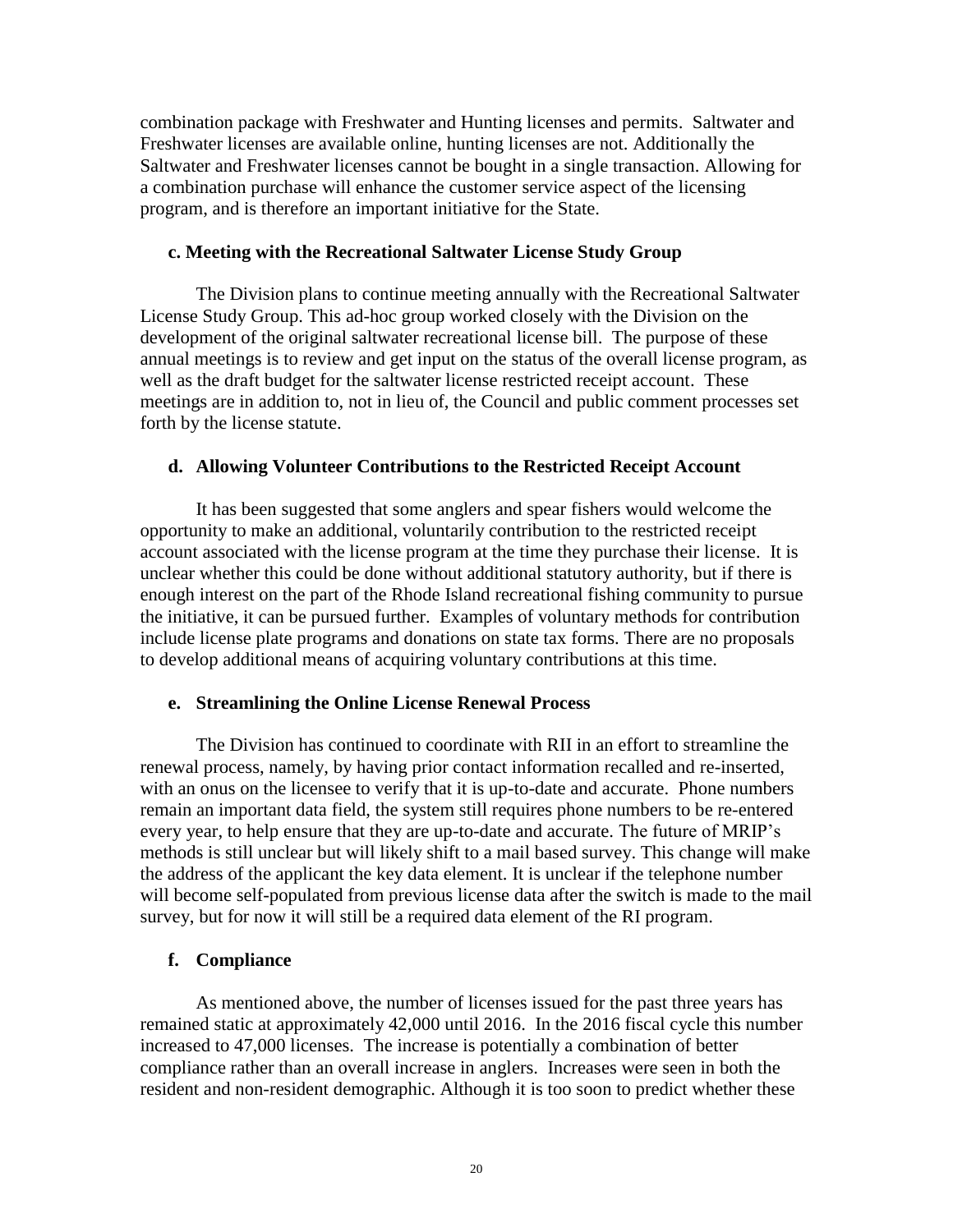sales numbers will be sustained, it is a positive sign that general awareness to the licensing program has increased. It is speculated that the presence of APAIS field interviewers dressed in RIDFW uniforms was also a factor in raising awareness of the program or perception that an angler's license may be checked more frequently. The Division is vested in providing outreach and education to the public, this positive sign is encouraging and fosters a belief that the outreach funds are well spent.

It is important to know how closely the number of licenses tracks the actual number of anglers in order to assess the effectiveness of the saltwater license program. RIDEM Division of Law Enforcement (DLE) conducts field checks of the recreational license to ensure compliance with the saltwater license requirement with good results. On average approximately 1,200 license checks take place annually. These results have yielded an approximate 85% compliance rate with the Saltwater Recreational License program. DLE states that this is similar to rates seen by other regional law enforcement agencies. While 85% is a good compliance rate it still remains necessary to promote a high level of awareness of the saltwater license program to keep noncompliance in check, to facilitate good quality data collection, and continue to foster the gains in sales from FY2016 in to the future.

The Division will continue working to increase compliance as well as prevent license sales from eroding. Several ideas provided by the Saltwater Recreational License advisory group will be pursued to this end. The Division collects email addresses from license applicants; these email addresses will be used in the future to send an electronic reminder to renew their licenses annually. It is generally accepted that the frequent recreational angler is aware of the recreational license requirement; a lack of compliance likely exists in the casual angling population. To address this compliance gap the Division expanded its distribution of its saltwater fishing magazine to more diverse locations such as popular tourist hotels and attractions.

# **V. Expenditures and Budget**

# **a. Preface**

As noted previously, in accordance with the provisions of the RIGL Chapter 20- 2.2, all funds from the saltwater license fees are deposited into a restricted receipt account that can only be used for the purposes list below.

- Administering and enforcing the Rhode Island license program;
- Managing Rhode Island's marine recreational fisheries, with particular reference to improving state-based recreational fishery catch and effort statistics and stock assessments; and
- Enhancing recreational fishing opportunities in the State.

It is important to note that this account does not need to be spent down every year. License revenue that is not spent remains in the account and is available for projects the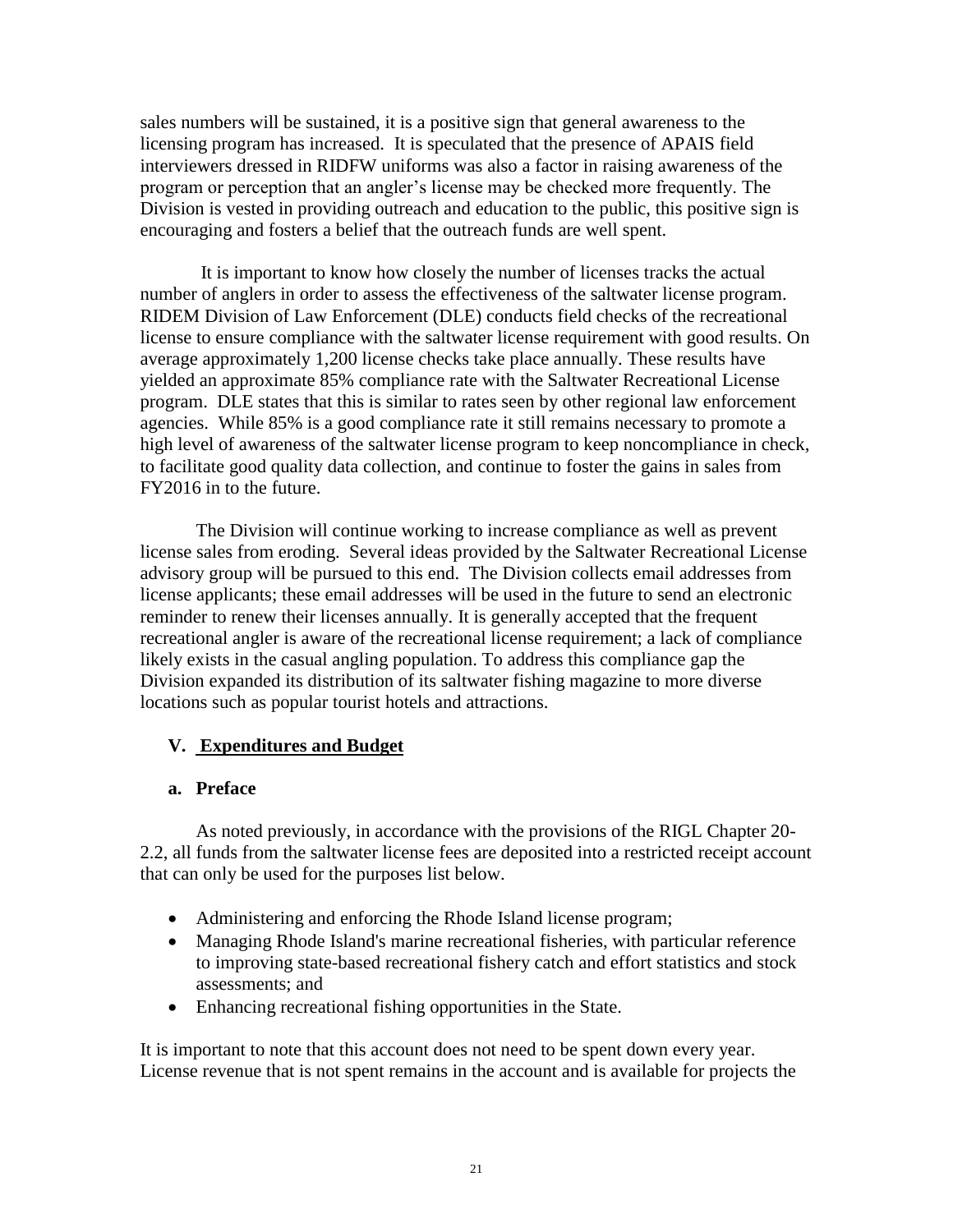following year and into the future. If designated funds are not spent in any given category they are kept in that category for the next budget cycle.

The Division undertakes a range of programs that address and support recreational fishing interests in Rhode Island. These programs are largely funded via a federal grant administered by the US Fish & Wildlife Service's Sport Fish Restoration (SFR) Program. The SFR Program is derived from excise taxes on fishing and boating equipment, and is structured as a user-pay/user-benefit program. The SFR program is the primary source of funding for recreational fishing programs in Rhode Island, providing some \$2 million annually. SFR grants require a 25 percent non-federal match.

The primary RIDEM programs pertaining to recreational fishing fall into the following general categories:

- Fish stock assessments
- Recreational catch and effort estimates
- Management programs and regulations
- Boating and fishing access
- Artificial reefs and habitat protection/enhancement
- Public information, outreach, and education
- Enforcement

In developing annual budgets for the recreational saltwater license account, RIDEM draws upon the following guidelines: projects must be consistent with the licensing statute; address the needs and interests of the recreational fishing community in Rhode Island; and maximize opportunities and benefits by leveraging federal SFR funds whenever possible.

# **b. FY16 Expenditures**

During the 2016 fiscal year, a total of \$161,213 was spent on the Rhode Island Marine Recreational Fishing Program (Table 8). This amount is down from the \$209,433 expended in FY2015. Of that total:

- \$99,840 was used for personnel and equipment costs in support of the Division's finfish surveys for stock assessments;
- \$9,718 was used for the management of the Marine Recreational Fisheries Program;
- \$12,207 was used to support the Division's boating/fishing access site maintenance program;
	- o Improvements to parking and boat access at Sapowet Point;
	- o Grading of access roads and parking lots and fence repair at Charlestown (Breachway), Quonochontaug, Weekapaug, Narrow River, and Deep hole fishing access sites;
	- o Charlestown(Breachway) boat ramp repair and regrading;
	- o Repair of dock, grates, and ramp at Westerly- Pawcatuck boat ramp;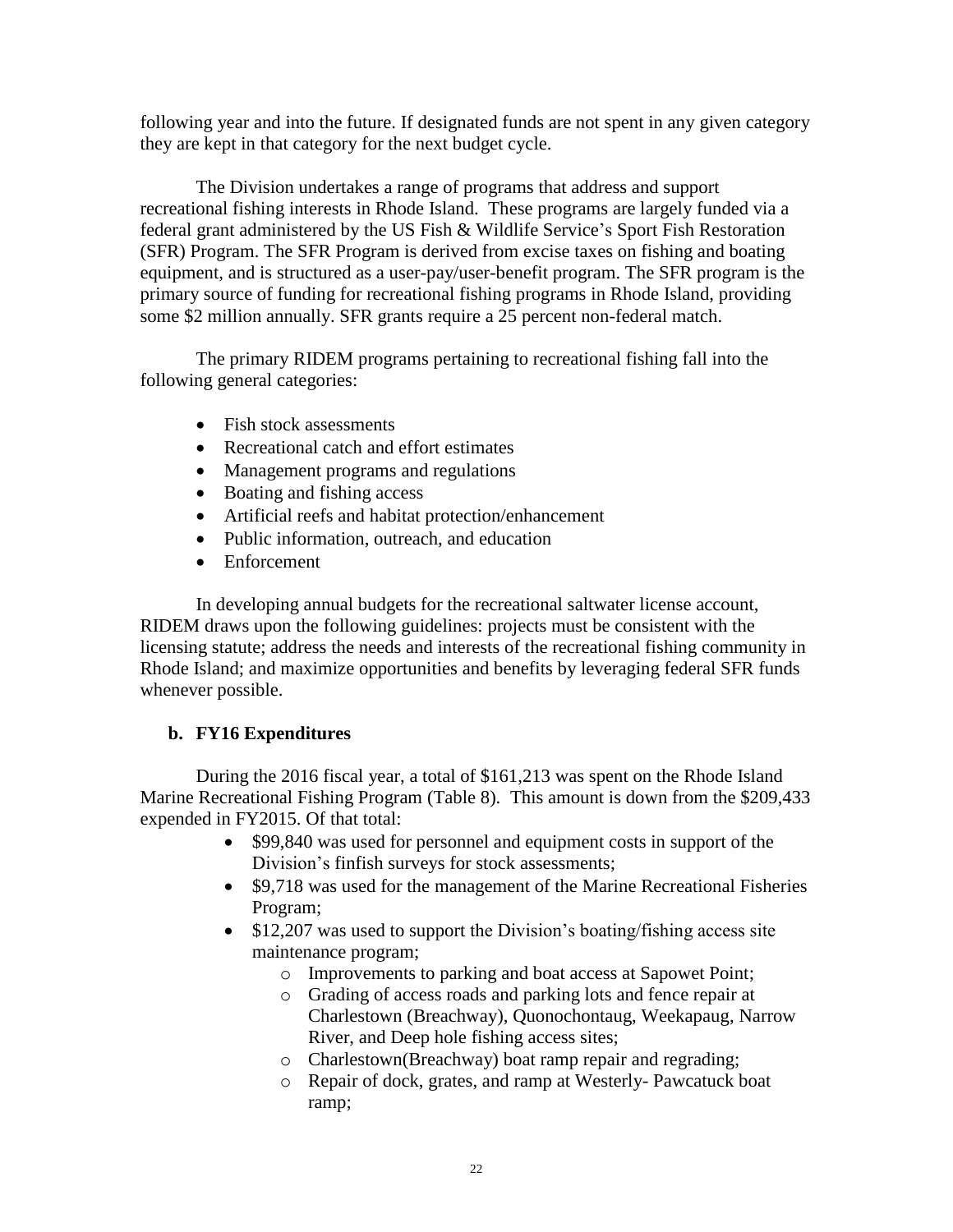- o Repair of floating dock at Colt State Park;
- o Supervision of Camp Cronin construction;
- o Removal, storage and reinstallation of floating docks at Mt Hope, Haines Park, Galilee, and Fort Adams boat ramps;
- o Portable sanitary placement at various Washington County fishing access sites in peak months;
- o Trash removal and signage maintenance at fishing access sites throughout state.
- \$2,340 was used for public education, information, and outreach, including production of the second annual Rhode Island Recreational Saltwater Fishing Guide; and

\$37,100 was used for the purchase of additional MRIP intercept interviews.

| Category                                             | <b>FY15</b>  | <b>FY16</b> | <b>FY16</b> | <b>FY16</b> |
|------------------------------------------------------|--------------|-------------|-------------|-------------|
|                                                      | Carryover    | Revenue     | Available   | Expended    |
| <b>Enhanced MRIP</b><br>Data Collection              | \$170,562    | \$0         | \$170,562   | \$37,100    |
| Boating/Fishing<br>Access I                          | \$64,213     | \$42,126    | \$106,339   | \$0         |
| Boating/Fishing<br>Access II                         | \$14,206     | \$21,063    | \$35,269    | \$12,207    |
| <b>Rec Fisheries</b><br>Support                      | \$16,377     | \$21,063    | \$37,440    | \$9,718     |
| <b>Fish Stock</b><br>Assessment<br>Support           | $(\$97,154)$ | \$126,379   | \$29,225    | \$99,848    |
| <b>Artificial Reef</b>                               | \$16,685     | \$0         | \$16,685    | \$0         |
| Public<br>Education,<br>Information, and<br>Outreach | \$34,909     | \$0         | \$34,909    | \$2,340     |
| <b>TOTAL</b>                                         | \$219,807    | \$210,631   | \$430,438   | \$161,213   |

Table 8. FY2016 Recreational Saltwater License Program budget.

# **c. FY17 Budget**

The budget for FY2017 is described in Table 9. It is anticipated that the restricted receipt account will receive another \$180,000 from FY17 license sales, and the proposed FY17 Programmatic Budget, as set forth below, is based on that amount. In the interest of going forward with a more balanced budget, an internal adjustment of the categorical balances will be applied to correct for overspending in the "Fish Stock Assessment Support" category that occurred in FY2014. This overage occurred due to one too many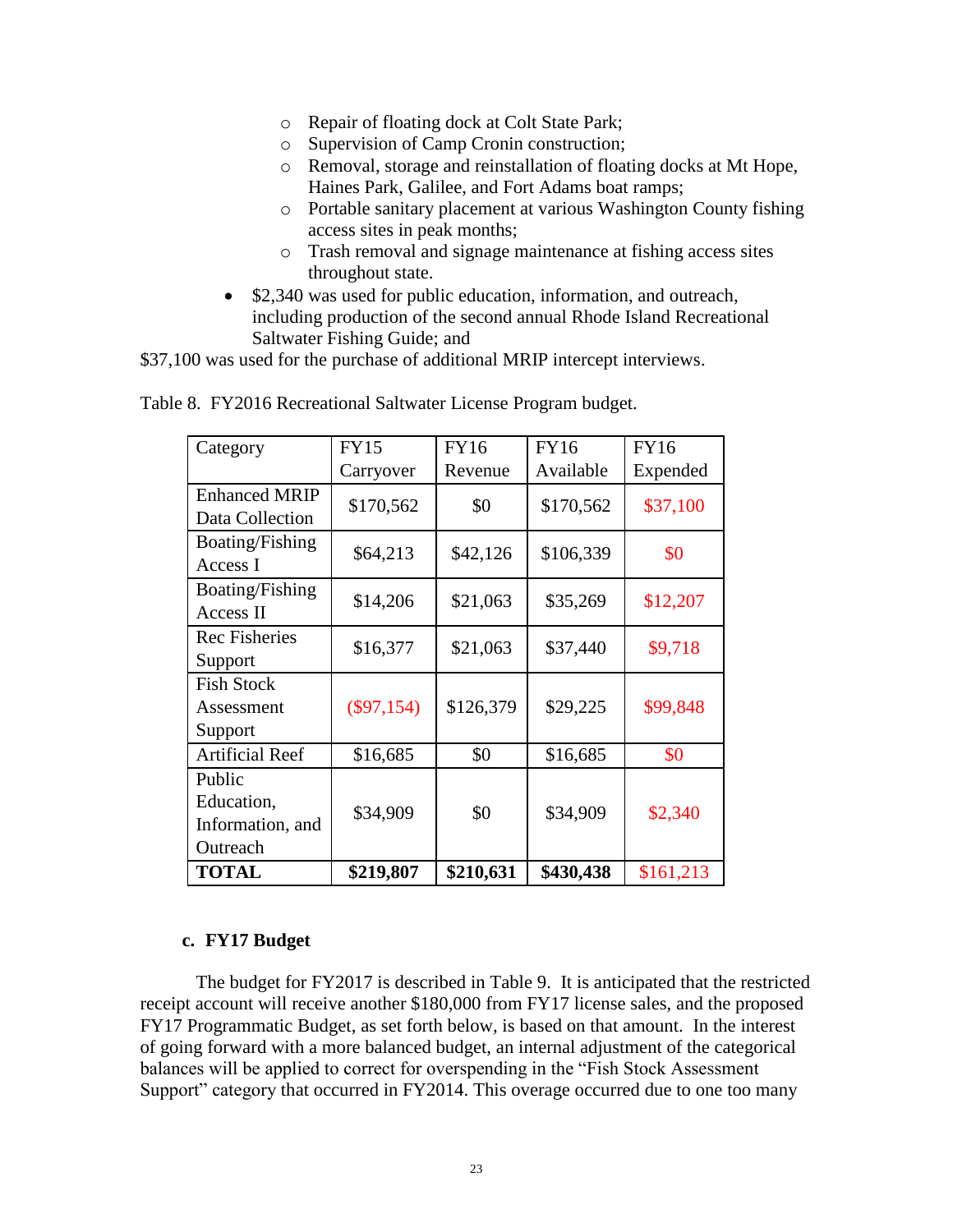FTE salaries being drawn from the category. This oversight has been addressed and expenditures for each category have been on budget. The adjustment will zero out the overage in the "Fish Stock Assessment Support" by drawing from categories which have a surplus. The "Enhanced MRIP Data Collection" category which funds additional APAIS interviews will be drawn down by \$33,938. This category has a large amount available from previous year's budget carry overs. Now that the shift to state conduct of APAIS has taken place the cost of the MRIP add-ons is much less expensive. By hiring 2 additional seasonal field interviewers instead of purchasing extra interviews from the federal contractor, the cost of adding on to the base samples has decreased from approximately \$35,000/year to \$6,000/year. The balance after the adjustment is sufficient to support the add-ons to MRIP into the future. The "Recreational Fisheries Support" category which funds an FTE equivalent to work on recreational fishing projects will be drawn down by \$20,000. This category is carrying a balance over the amount necessary to fund it annually due to personnel modifications, and since it is a salary category, there is no need to carry a surplus. The "Artificial Reef" category which was intended to fund an artificial reef located off of Portsmouth, RI will be drawn down completely (\$16,685). This project has been abandoned and other funding for artificial reef projects has been secured. The amount being drawn from the three surplus categories amounts to \$70,623, the amount needed to reset the "Fish Stock Assessment Support" balance to \$0.

|                                                | <b>FY16</b>  | Balance      | <b>FY17</b> | <b>FY17</b> | <b>FY 17</b> | <b>FY17</b>     |
|------------------------------------------------|--------------|--------------|-------------|-------------|--------------|-----------------|
| Category                                       | Carryover    | Adjustment   | Adjusted    | Revenue     | Available    | <b>Budgeted</b> |
| <b>Enhanced MRIP Data</b><br>Collection        | \$133,462    | $(\$33,938)$ | \$99,524    | \$0         | \$99,524     | $(\$6,313)$     |
| <b>Boating/Fishing Access I</b>                | \$106,339    | \$0          | \$106,339   | \$36,000    | \$142,339    | $(\$75,000)$    |
| <b>Boating/Fishing Access II</b>               | \$23,062     | \$0          | \$23,062    | \$18,000    | \$41,062     | (\$18,000)      |
| Rec Fisheries Support                          | \$27,722     | $(\$20,000)$ | \$7,722     | \$18,000    | \$25,722     | $(\$20,000)$    |
| <b>Fish Stock Assessment</b><br>Support        | $(\$70,623)$ | \$70,623     | \$0         | \$108,000   | \$108,000    | (\$100,000)     |
| <b>Artificial Reef</b>                         | \$16,685     | (\$16,685)   | \$0         | \$0         | \$0          | \$0             |
| Public Education,<br>Information, and Outreach | \$32,569     | \$0          | \$32,569    | \$0         | \$32,569     | \$13,442        |
| <b>TOTAL</b>                                   | \$269,216    | \$0          | \$269,216   | \$180,000   | \$449,216    | $(\$232,755)$   |

Table 9. FY2016 Recreational Saltwater License Program budget.

### **1. Enhanced MRIP Data Collection (\$6,313)**

*Proposal*. Continue to expand the recreational catch and effort data collection program for Rhode Island (under the MRIP sampling umbrella) by providing funding for add-on intercept surveys to increase the overall precision of the overall catch estimates and better enable mode-specific (e.g., shore-based) estimates.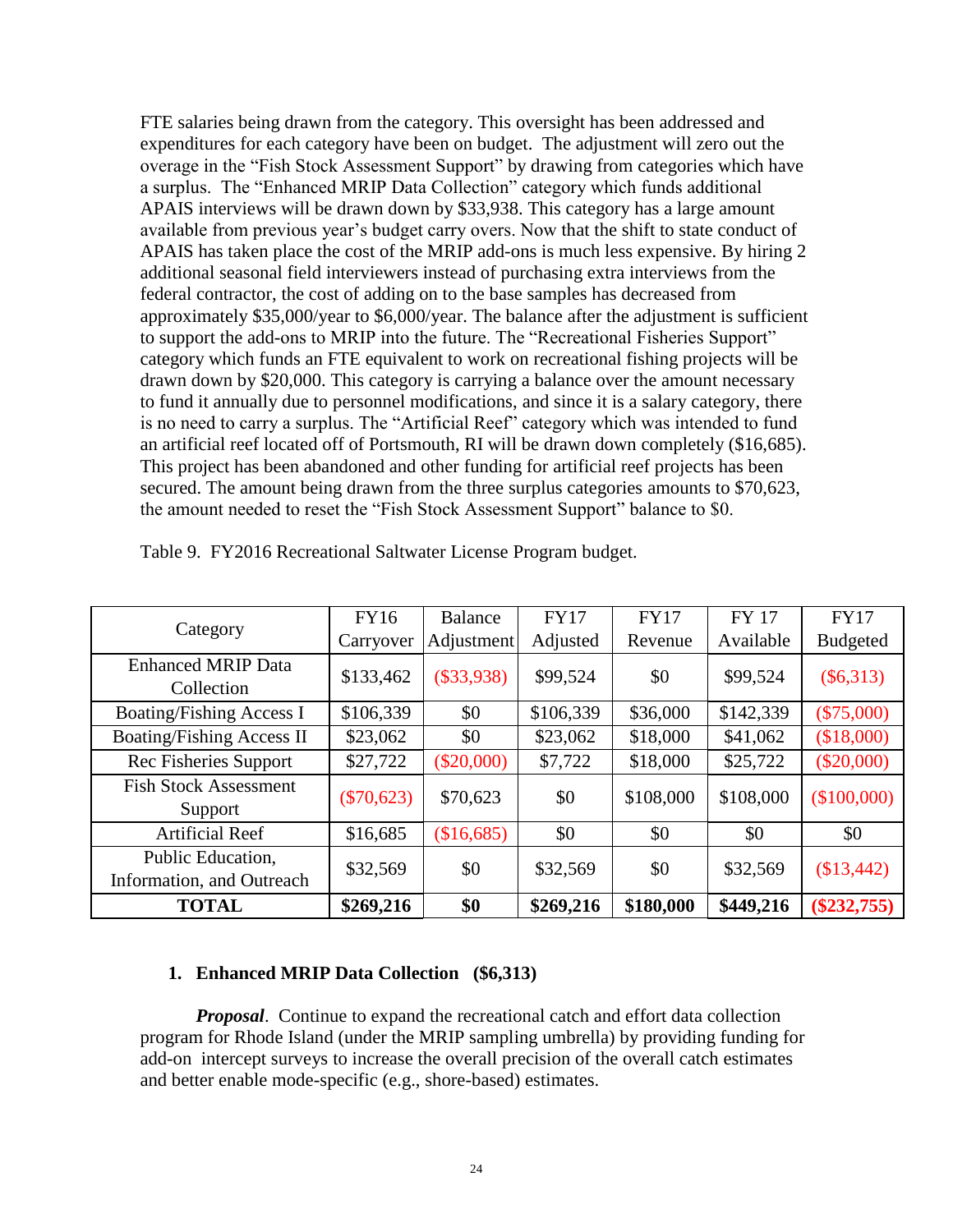*Rationale*. The MRIP program is the major source for marine recreational catch and effort fishing assessments. Data collected via the program is used to estimate catch (landings and discards) and effort by species/state/mode/wave. Estimates of catch and effort are used to develop status of the stock for all species, including striped bass, summer flounder, scup, tautog, bluefish, winter flounder, cod, black sea bass, and weakfish. In addition, indices of abundance using catch per unit of effort are incorporated into age-structured models to track abundance in comparison to other fisheries independent surveys. Estimates of catch and effort can have high variability in part due to sampling levels. These sampling levels are directly correlated to the level of funding allocated for each survey.

The marine recreational catch and effort fishing assessments yield fishery dependent information which, coupled with the fishery independent trawl and seine surveys, serve as the basis for marine recreational fishing regulations. The accuracy and fairness of recreational fishing regulations is directly related to the quality and precision of the assessments. Better accuracy and precision will lead to a better understanding of fishing activities by mode. This information is paramount if the Division is to pursue mode splits such as differential regulations for shore-based fishermen versus boat-based fishermen. Mode specific regulations require adequate survey and sampling of the two modes to enable relatively precise estimates of respective catch and effort.

The proposed enhanced data collection initiative will continue to attempt to maintain sampling to prior levels (2002-2005). The \$6,000 investment will leverage an additional \$18,000 in federal (SFR) funds to provide \$24,000 in total programmatic benefits. The \$24,000 will allow the Division to hire two additional seasonal field interviewers to staff additional samples ordered from NOAA Fisheries. The addition of these two staff members plus the full time coordinator, two full time field interviewers, and two seasonal field interviewers funded via NOAA Fisheries base MRIP grant bring the total number of staff working on the APAIS to seven. The Division has a contract with the Atlantic States Marine Fisheries Commission to provide staffing support for these employees.

As mentioned above the cost for this annual category of the budget has dropped considerably since the Division took over conduct of the APAIS. Prior to the change the Division was spending approximately \$35,000 of RI SWL funds matched with \$105,000 of USFWS SFR funds for 85 additional samples per wave from the federal contractor. The shift to state conduct is a significant change in doing business and changes the methodology of acquiring add-on samples. The federal contractor charged the state per sample (a sample is one 6 hour shift). Under the new model the Division can request as many samples to be drawn for a given wave as long as there is staff to cover them. The Division hired two additional seasonal field interviewers during FY16 to cover additional sample draws. The total cost of these two additional 6 month seasonal interviewers was \$24,000; \$6,000 of which was generated from Saltwater Recreational License receipts and \$18,000 match by USFWS SFR. These two additional staff allowed the Division to order 108 additional samples. By way of comparison in 2015 the federal contractor conducted 825 total assignments (base  $+$  add-ons) with a productivity rate of 2.10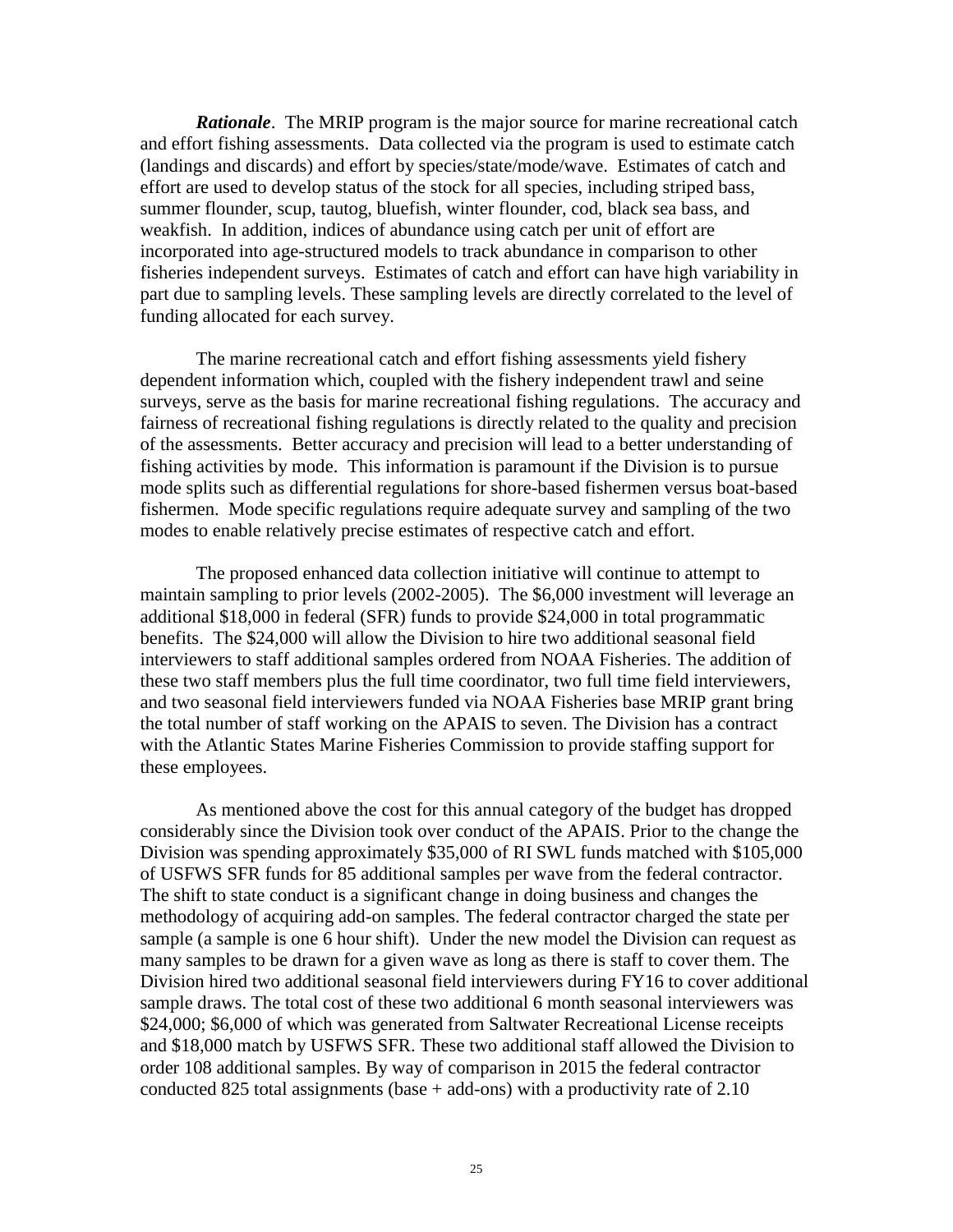interviews per assignment while in 2016 RIDFW conducted 460 total assignments (base + add-ons) with a productivity rate of 2.96 interviews per assignment. Although the Division conducted fewer samples they were more productive generating successful interviews. The cost per sample decreased significantly from ~\$180/ sample in 2015 to ~\$55/ sample in 2016. Changing to state conduct of APAIS cost less to produce more interviews per sample than under the previous model when samples were purchased individually.

# **2. Boating/Fishing Access I (\$75,000)**

*Proposal*. Construction of Rocky Point State Park Fishing Pier

*Rationale*. Rocky Point State Park is a popular and historic outdoor recreational area in western Narragansett Bay, providing direct access to great shore based fishing. RIDEM is in the planning stage of building a fishing pier in the State Park, this new pier will provide enhanced accessibility for fishing. The funding provided by the Saltwater Recreational Fishing License and USFWS SFR will begin once the construction has started at Rocky Point. Using \$75,000 in licensing to leverage \$225,000 in SFR funds frees up \$300,000 to be used on these selected projects, including Rocky Point State Park, expediting the public access program as a whole. It should be noted that the funds for the Goddard Memorial State Park boat ramp were not drawn down in FY16 and remained in the restricted account. These funds will be drawn down in FY17.

# **3. Boating/Fishing Access II (\$18,000)**

*Proposal.* Continue to support the Division's boating/fishing access site maintenance program.

*Rationale.* The Division is responsible for maintaining 60 state-owned and operated boating/ fishing access sites used by an estimated 28,000 boats that are less than 24 feet in length. In order to foster compliance and repeat participation in the saltwater recreational license program, it is as important to keep our public access points clean and functional as it is to build new ones. The Division lacks adequate resources to undertake all of the work that's needed to maintain these sites on a regular basis. The allocation of these funds from the license fee account, leveraged with federal funds, supports the Division's ability to properly maintain state-owned boating/fishing access sites throughout Rhode Island. The \$18,000 investment will leverage an additional \$54,000 in federal (SFR) funds to provide \$72,000 in total programmatic benefits.

# **4. Recreational Fisheries Management Support (\$20,000)**

*Proposal*. Continue to provide staff time, equivalent to a full-time employee (FTE), for the Division's Recreational Marine Fisheries Program. Staff will coordinate a range of projects and activities that relate directly to priority marine recreational fishing issues.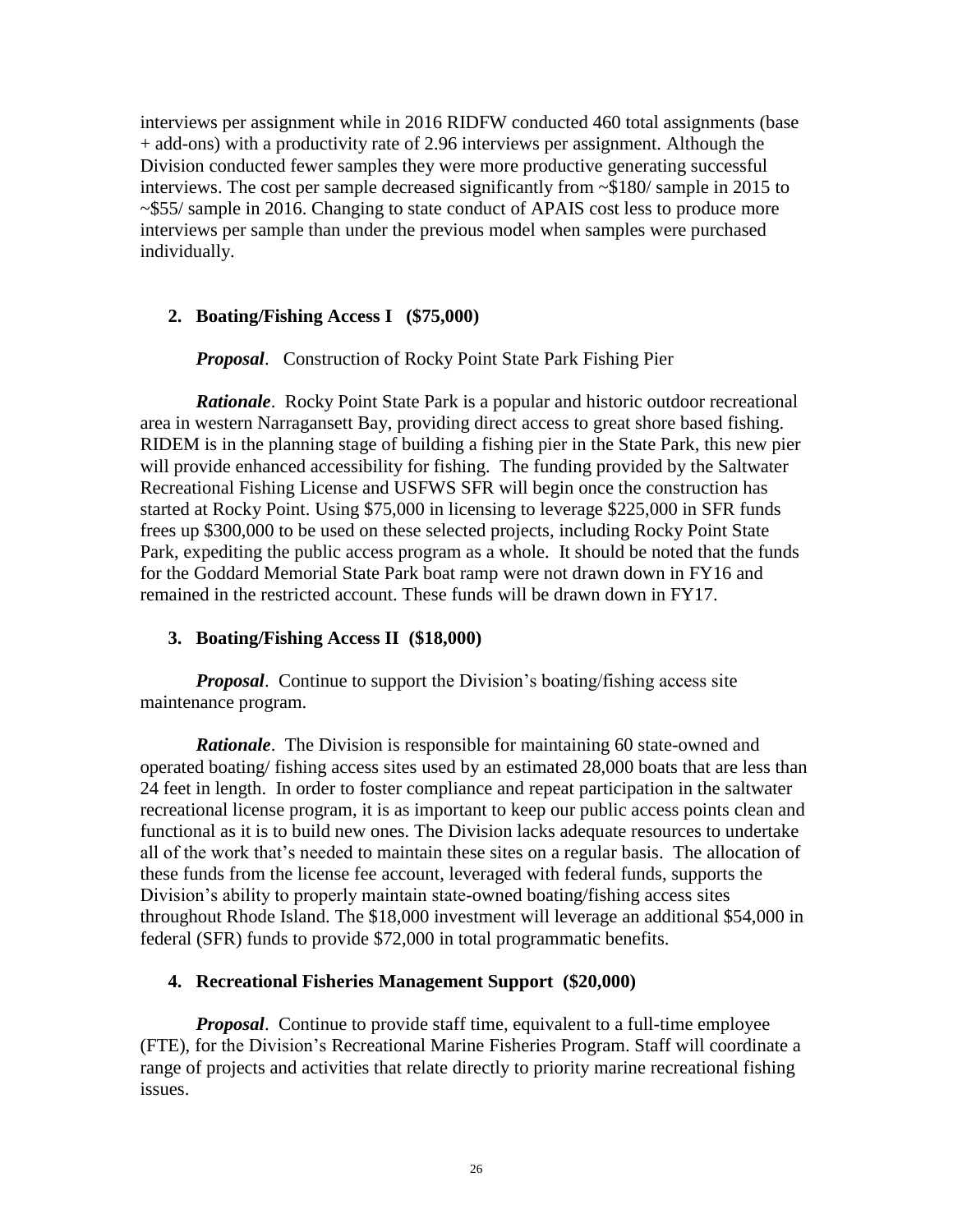*Rationale*. In the past, the Division has never had staff time completely dedicated to marine recreational fishing programs. The \$20,000 investment will leverage an additional \$60,000 in federal (SFR) funds to provide \$80,000 for staff support. The Division requires staff dedicated to RI's marine recreational fisheries program and proposes maintaining an FTE equivalent to focus on the following issues:

- Coordinating the overall license program, in concert with Rhode Island Interactive and local vendors; and serving as the conduit for data management between the program and NOAA Fisheries, pursuant to the Division's MOU with NOAA Fisheries.
- Coordinating recreational fishing assessments; continued coordination of RIDFW APAIS; serving on the ACCSP's Recreational Technical Committee; advancing Rhode Island's electronic reporting program.
- Coordinating the development of marine recreational fishing management programs in Rhode Island; applying recreational fishing assessments to recreational management programs; developing mode-specific recreational fishing management programs and other recreational fishing alternatives for important ASMFC-managed species.
- Serving as a principal point of contact for recreational fishing groups and organizations throughout Rhode Island.
- Assisting with the coordination of the Division's boating/fishing access program – including assessment, maintenance, and management of existing sites; pursuing grants to upgrade/improve existing sites and develop new sites; and conveying information on access opportunities to the Rhode Island recreational fishing community.

# **5. Fish Stock Assessment Support (\$100,000)**

*Proposal.* Support the continuation of finfish stock assessment surveys of recreationally important species in Rhode Island waters.

*Rationale*. The key programs funded via the federal SFR grant are the continuation of the Narragansett Bay trawl survey; the juvenile finfish seine survey conducted in the coastal ponds, and the newly developed fish pot survey. These projects are important annual finfish fisheries surveys in Rhode Island waters with long standing time series of data. In the past, these programs have been funded by the Division's federal SFR grant, and matched entirely with commercial fishing license fee revenues. Given the importance of these programs to the recreational fishing community, it stands to reason that a portion of the recreational fishing license fees should continue to cover the non-federal match requirements of the SFR grant pertaining to these projects. Project reports are submitted annually for these programs to USFWS and are available upon request. The \$100,000 investment will leverage an additional \$300,000 in federal (SFR) funds to provide \$400,000 in total programmatic benefits.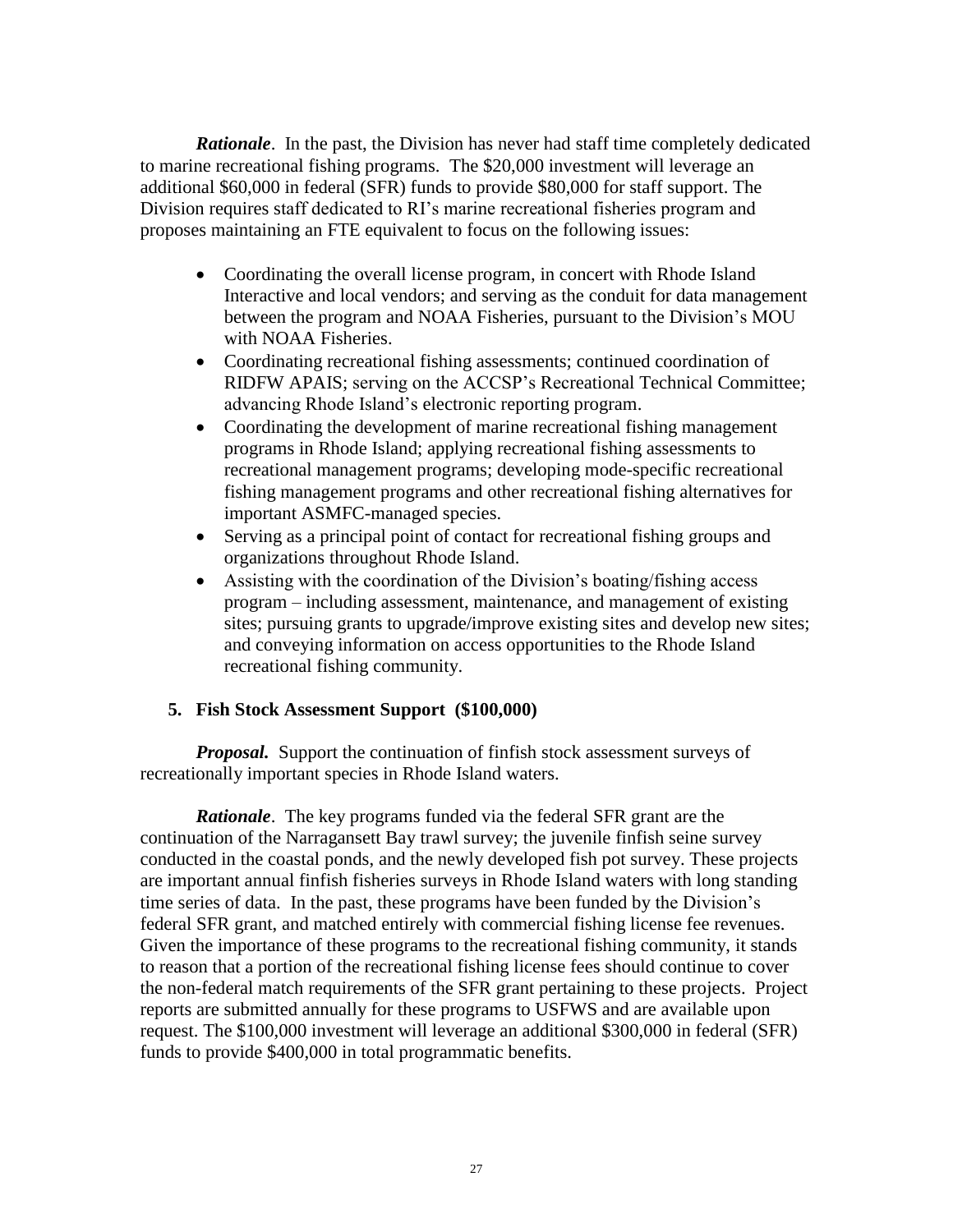## **6. Artificial Reef Support (\$0)**

*Proposal*. The Division is no longer using the Recreational Saltwater License receipts as a funding source for artificial reef projects. The Division still supports artificial reef projects via alternate funding sources.

*Rationale*. The Division is supporting fish habitat enhancement project with support from The Nature Conservancy and the USFWS SFR program. The project is in the early stages of a major investigation of fish habitat quality in upper Narragansett Bay over the next two years. This information will be used to develop plans for habitat improvement opportunities. Once the best zones have been determined for juvenile fish as well as what species are utilizing the area, plans for potential habitat enhancement and restoration efforts will be developed that can improve the conditions for growth and survival of juvenile fish. A variety of habitat enhancement and restoration techniques will be considered, from "reef balls" to oyster cultch reefs, to other types of structures, as well as any opportunities to improve the few areas of salt marsh that provide fish habitat.

# **7. Public Education, Information, and Outreach (\$10,042)**

*Proposal*. To continue the annual one page water resistant regulation abstract and the Rhode Island Recreational Saltwater Fishing Magazine, fund a youth fishing camp conducted by the Rhode Island Saltwater Angler's Association, and build a new kiosk at the Port of Galilee.

*Rationale*. Although compliance with the new license program has generally been good, it is clear that a number of recreational fishermen and spear fishers remain unaware of the program, not only in terms of the need to obtain a license, but also with regard to the purpose of the program and the benefits it provides to the recreational fishing community. Since the primary purpose of the license program is to develop a comprehensive database of contact information for all recreational fishermen and spear fishers, it makes sense to continue making a modest investment in public outreach, aimed at increasing awareness among the recreational fishing community regarding the license program, particularly during the summer season, thereby enhancing compliance and bolstering programmatic support.

Each year the Division publishes a one page regulation abstract which contains the current year's recreational fishing rules and regulations. These are printed on glossy water resistant paper and supplied to various locations throughout the state. The abstracts are heavily utilized and raise awareness and foster compliance to the current regulations.

In 2016, the Division published the fourth annual edition of the Rhode Island Recreational Saltwater Fishing Magazine. The publication, done in a colorful and appealing magazine style, offers a wealth of information of interest to the marine recreational fishing community in the State. The guide informs fishermen on the issues associated with the licensing program and the associated benefits. It also provides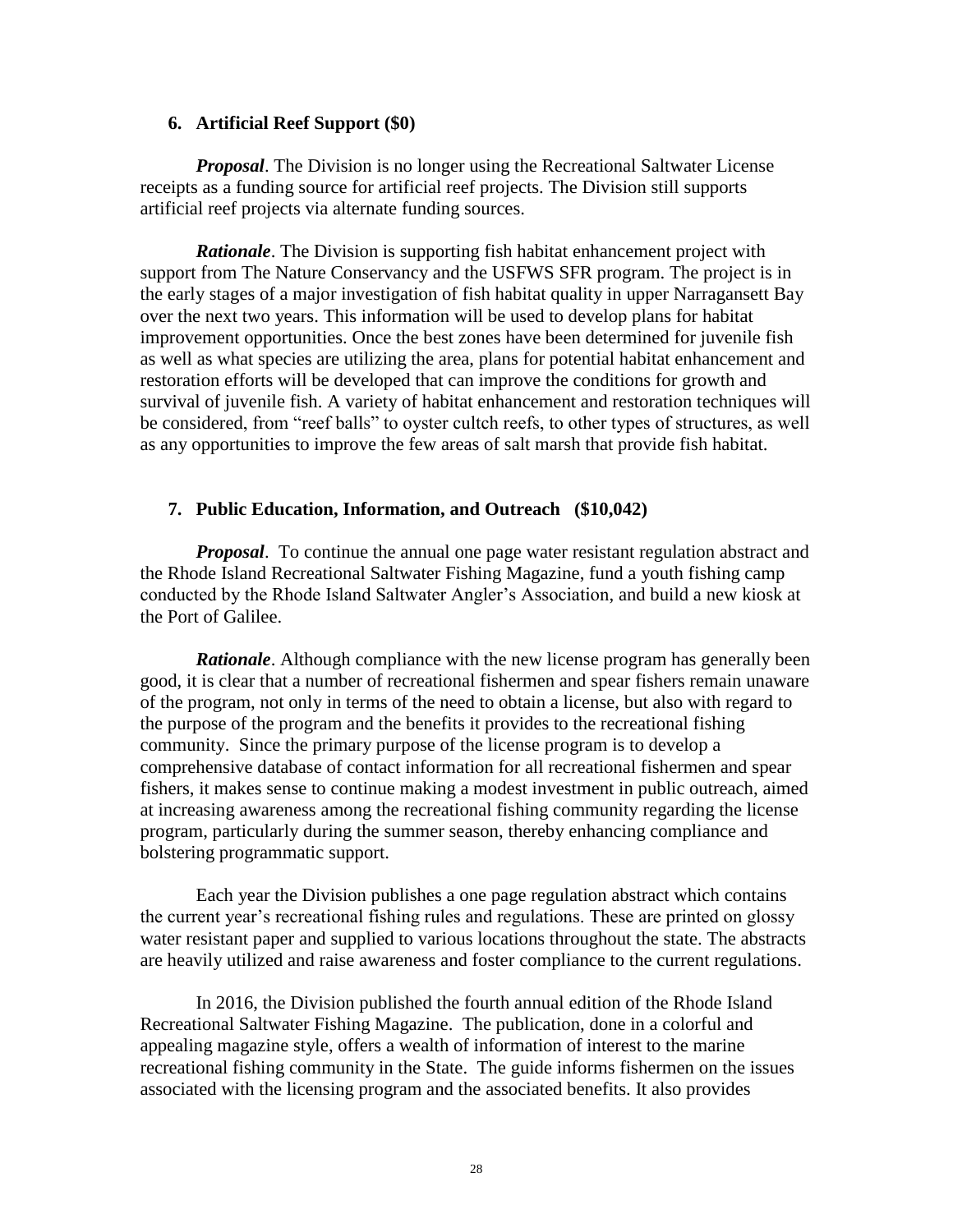recreational fishing information as well as other issues of interest to the community, including current regulations, informative articles, and lists of local bait and tackle shops and party/charter boat services. While the Division continues to provide information to the Rhode Island recreational fishing community via the Division's website and an annual abstract that features recreational and commercial fishing regulations, the magazine enhances the Division's ability to connect with and inform recreational fishermen, and to promote recreational fishing in Rhode Island. The publication has been well-received, and so it makes sense to continue utilizing a small portion of funds from the license account to fund it annually.

In June of 2016 the Division participated in the Rhode Island Saltwater Anglers Association's (RISSA) pilot youth fishing camp. Currently there are no dedicated Saltwater Fishing community based instructional programs in Rhode Island. During 2016, RISSA conducted a successful pilot youth fishing camp for 50 children between the ages of 7 and 14 on June 28-30. The camp didn't just focus on fishing techniques but additional taught the attendees about fishing regulations, ecology and sustainable practices. Youth programs have been recognized as important to keeping vitality in the recreational fishing industry as well as developing a more informed and responsible fishing populace. (1) This educational program was a pilot program intended to show proof of concept, funding is required to keep it going into the future. The Division will be providing funding to RISAA to keep the program going into future to fill this programmatic gap.

The 2016 pilot fishing camp funded and conducted by RISAA was well received and considered a resounding success. The format involved both classroom style instruction coupled with hands on experience. Local volunteers, RIDEM staff, US Coast Guard Auxiliary, and City of Warwick staff combined their talents and resources to deliver a well-rounded camp experience. The pilot youth fishing camp was well received by parents, the children that participated and partners. Additionally, the camp generated positive attention from the local media with reports in two local newspapers and on television (2,3,4).The camp ended on a high note as children received certificates of completion for the three day fishing camp. Children learned about fishing gear and tackle, marine biology and how to fish from shore and from a boat. By far, the camp's most popular program was fishing, as children enjoyed catching fish from both shore and boats. Topics covered included fish identification, fishing regulation, use of spinning and conventional tackle, basic marine biology, how and why to use different baits and lures, casting and fishing from shore as well as boating safety and fishing from a boat. The camp was documented in a report produced by RISAA with ideas for improvements were the camp to continue.

RIDEM proposes to provide funding to RISAA to conduct the camp annually for the next grant period. A memorandum of understanding has been established to this effect. The day camp will be run by RISAA with RIDEM participation and oversight. The camp will accommodate 50 children between the ages of 7 and 14. The camp will be planned, coordinated, and implemented by a hired camp coordinator. The base location for the camp will be Rocky Point State Park, Warwick, RI. Part of the camp will involve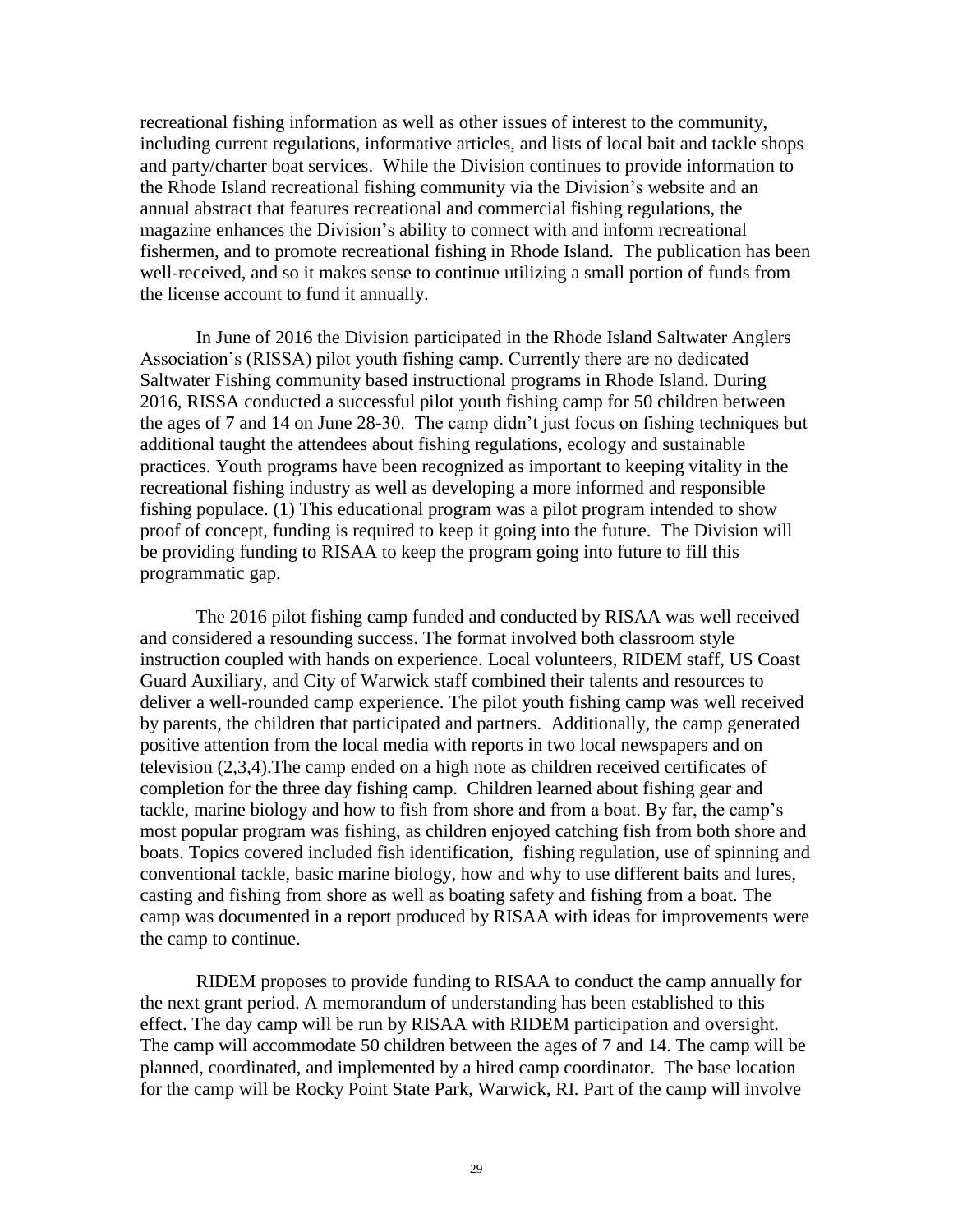children fishing on boats launched at local marinas for two of the camp days. These two days will require the use of a bus to transport children to and from Rocky Point State Park. Vessel captains will be provided by RISAA. The camp will last for three days include but is not limited to the following activities:

- Classroom setting instruction of basic fish biology and identification, sustainable fishing methods and practices, fishing tackle, safety on and around the water, fishing regulations, and recreational data collection
- Hands on fish capture and identification using beach seines and dip nets
- Hands on knot tying and casting instruction
- Hands on fishing from shore
- Hands on fishing from boats

The Division's conduct of the APAIS survey was successfully implemented in 2016. One of the overall goals of the new program design is data improvement. In Rhode Island, one major data quality issue stems from high refusal rates of anglers in response to APAIS. Refusals impede the collection of data used to assess recreational fishing catches and contribute to high percent standard error (PSE) values undermining the usefulness of the data gathered in the survey. Intercepts attempted in the charter boat mode represent the highest number of these refusals, the vast majority of which are generated at the Port of Galilee, RI. This location houses the majority of active charter boats. Division staff have adjusted the site registry pressures used to randomly generate sample draws accordingly, resulting in APAIS staff frequently sampling this location. The area adjacent to the docks is a parking lot without an adequate location for field interviewers to base operations or raise awareness to the survey. The Division asserts that the presence of a kiosk will create a more visible presence at the site which will foster greater participation from anglers. Division staff would have the ability to use signage to provide information about the program and indicate whether a survey was taking place that day. These factors combined will convey a more professional look and feel to the survey and foster greater participation.

The proposed outreach budget would spend \$10,042 of Recreational Saltwater Fishing License funds to leverage additional \$30,126 in USFWS SFR funding resulting in \$40,168 used for outreach and education pertaining to the recreational fishing license. The outreach and education budget is broken down into more detail in table 10.

| <b>Item</b>             | <b>State Funds</b> | <b>Federal Funds</b> | <b>Total</b> |
|-------------------------|--------------------|----------------------|--------------|
| <b>RISAA Youth</b>      | \$3,342            | \$10,028             | \$13,700     |
| <b>Fishing Camp</b>     |                    |                      |              |
| <b>APAIS Kiosk</b>      | \$5,330            | \$15,990             | \$21,320     |
| <b>Fishing Magazine</b> | \$3,000            | \$9,000              | \$12,000     |
| and Abstract            |                    |                      |              |
| Miscellaneous Costs     | \$1,000            | \$3,000              | \$4,000      |
| <b>Total</b>            | \$12,672           | \$38,018             | \$51,020     |

Table 10. Public Education, Information, and Outreach Budget.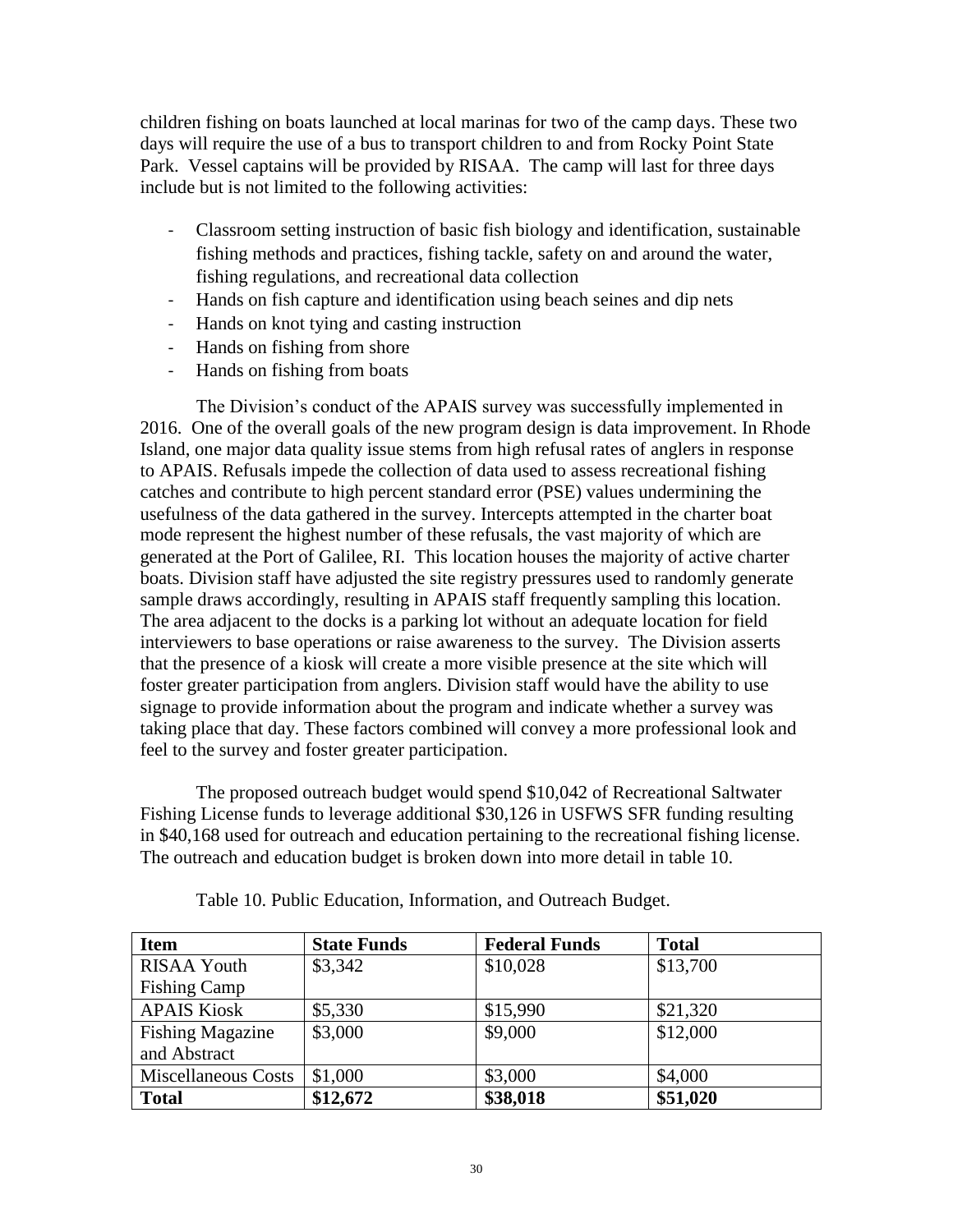# **VII. Looking Ahead to FY18**

While there is cautious optimism that the increased revenue generated in FY16 from Saltwater Recreational Licenses will hold steady into the future, there is no clear indication that that is likely to happen. As previously noted, the total number of licenses issued during FY16 fiscal year was 47,147 and total revenues deposited into the license fund for the calendar year were \$210,147. If this trend is sustained for FY17 the division will increase its expected revenue prediction accordingly. No major changes are expected in FY18.